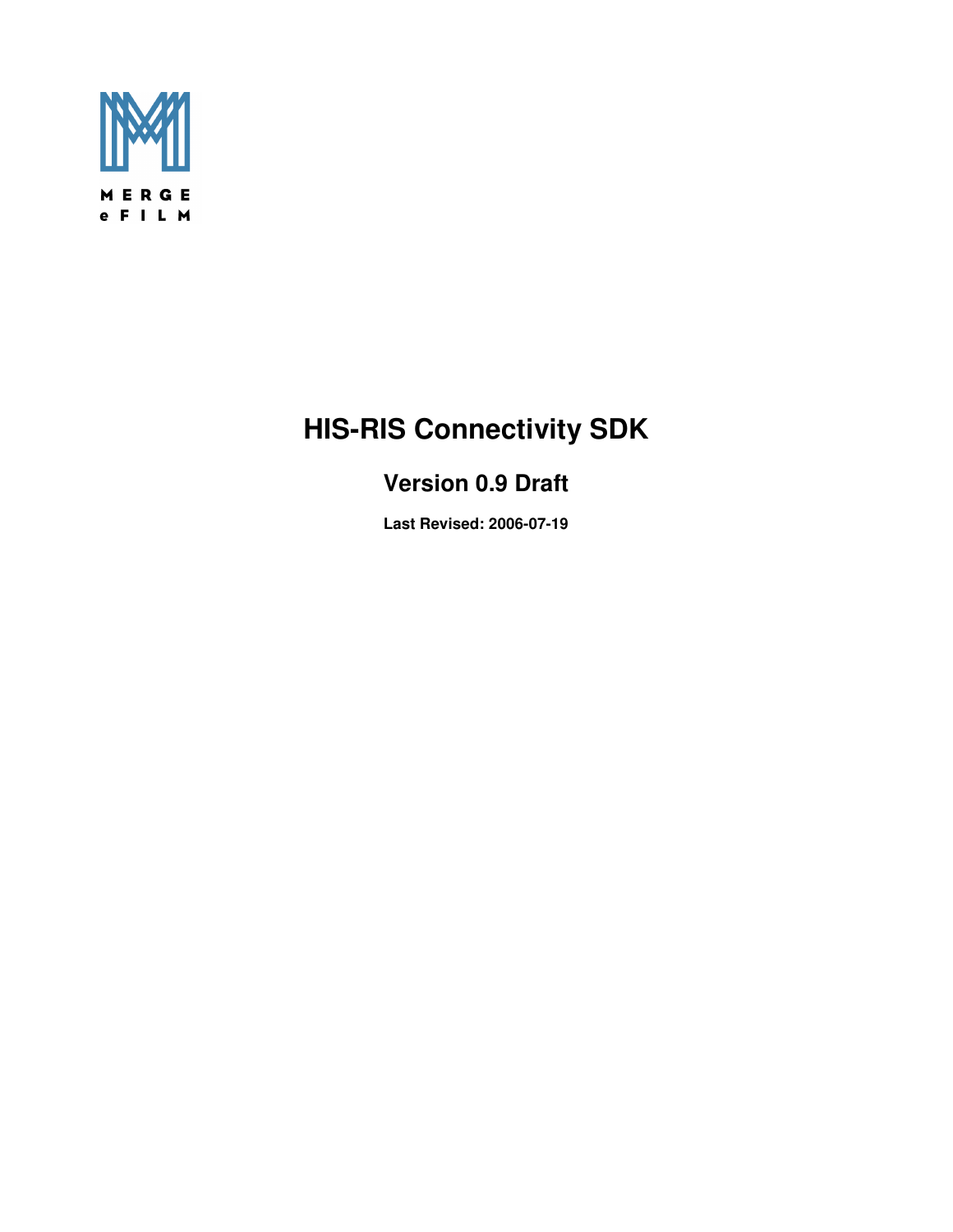# **1. Introduction**

## **1.1. Motivation**

The eFilm HIS-RIS Connectivity SDK provides the third-party developer with 1)

a means to write interfaces, enabling eFilm to connect to a variety of HIS/RIS systems and 2) a means to control eFilm through Automation. These initial SDK releases are alpha releases and should be treated as such. As with any SDK specification, this SDK will undoubtedly change as requirements change. Over time, the hope is that this SDK will evolve into a robust means of achieving true PACS/HIS/RIS integration.

## **1.2. Contents of this distribution**

- This document
- 2 sample Microsoft Visual C++ projects (source code included):
	- o HIS-RIS Interface dll (eFilmHISRISInterface.dsp)
	- o Automation client (eFilmAutoClient.dsp)
- eFilm's .tlb (type library) file (required when writing an automation client)

## **1.3. Compatibility**

The following table shows which versions of eFilm are compatible with which versions of the HIS/RIS Connectivity SDK:

| <b>HIS/RIS</b><br><b>Connectivity</b> | eFilm Version  | <b>Comments</b>                                                                                                            |
|---------------------------------------|----------------|----------------------------------------------------------------------------------------------------------------------------|
| <b>SDK Version</b>                    |                |                                                                                                                            |
| 0.1                                   | 1.5.0          |                                                                                                                            |
|                                       | 1.5.1          |                                                                                                                            |
| 0.2                                   | 1.5.3          |                                                                                                                            |
| 0.3                                   | 1.7.0          | EFILMSTUDYINFO struct changed to<br>$\bullet$                                                                              |
|                                       | 1.7.1          | include more fields                                                                                                        |
|                                       | 1.8.0          |                                                                                                                            |
|                                       | 1.8.1          |                                                                                                                            |
|                                       | 1.8.3          |                                                                                                                            |
| 0.4                                   | 1.8.0          | Added oleOpenStudy2() for the ability to                                                                                   |
|                                       | 1.8.1          | specify an ICP device using its GUID as                                                                                    |
|                                       | 1.8.3          | a string                                                                                                                   |
| 0.5                                   | 1.8.3<br>1.9.0 | Added oleOpenStudy3() for the ability to<br>load a study by Study UID                                                      |
|                                       | 1.9.1          | Added oleCloseCurrentWindow and                                                                                            |
|                                       | 1.9.2          | oleCloseAllWindows                                                                                                         |
|                                       | 1.9.3          | Added FilterDIIMsg to interface DLL                                                                                        |
|                                       | 1.9.4          |                                                                                                                            |
| 0.7                                   | 2.0            | Added oleExportAsBitmap() to allow the<br>export of marked images as bitmap files<br>through automation                    |
|                                       |                | Added oleLoginViaDomain() to allow a<br>username and password to be<br>automatically passed to eFilm for<br>authentication |
|                                       |                | Added oleLoginViaFusion() to allow a<br>username and password to be<br>automatically passed to eFilm for                   |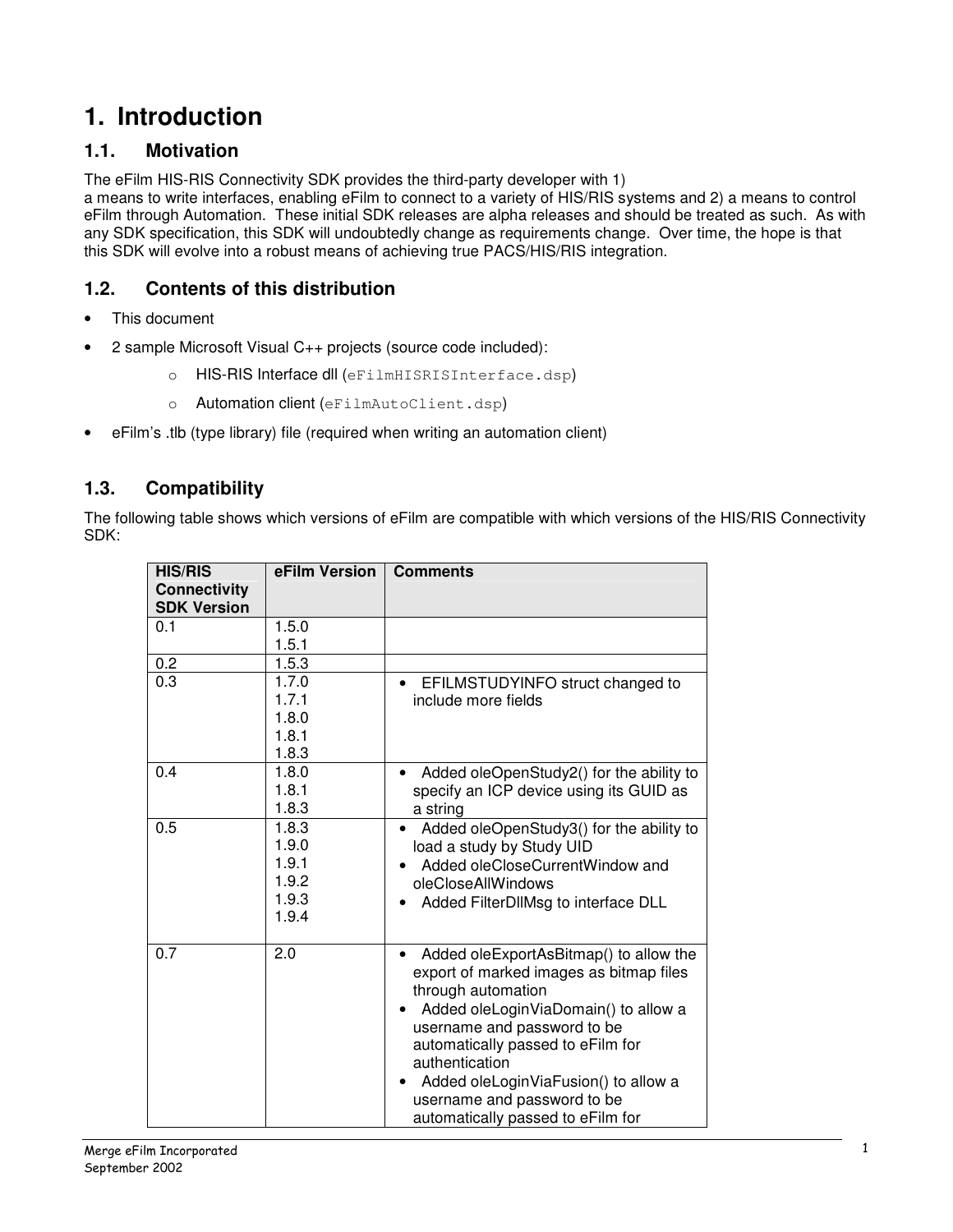|     |       | authentication<br>Added oleLoginViaFusionWithToken()to<br>allow a username and login token to be<br>automatically passed to eFilm for<br>authentication<br>Added oleSaveCurrentUserProfile() to<br>force the current user's profile to be<br>saved<br>Added oleOpenStudy4() for the ability to<br>load a study or studies and apply a<br>hanging protocol to it/them<br>Modified oleLoginViaDomain,<br>oleLoginViaFusion, and<br>oleLoginViaFusionWithToken, and added<br>oleLogout |
|-----|-------|-------------------------------------------------------------------------------------------------------------------------------------------------------------------------------------------------------------------------------------------------------------------------------------------------------------------------------------------------------------------------------------------------------------------------------------------------------------------------------------|
| 0.8 | 2.1   | Added oleOpenStudy5() for the ability to<br>load a study or studies and un/apply a<br>hanging protocol to it/them and toggle<br>the study manager on/off while opening<br>the study, the RCCM and Thumbnail<br>shows only provide studies or all related<br>studies.<br>Added oleLock(), oleUnlock() and<br>olelsLocked() functions to manage the                                                                                                                                   |
|     |       | timeout locking behaviour of eFilm.                                                                                                                                                                                                                                                                                                                                                                                                                                                 |
| 0.9 | 2.2.1 | Added oleSelectServers to allow an<br>external application to control what<br>servers are selected on the relevant tabs<br>(Remote Exams, Image Channel).                                                                                                                                                                                                                                                                                                                           |

# **2. HIS-RIS Interface API**

## **2.1. Architecture**

At present, a HIS-RIS interface takes the form of a DLL (Dynamic Link Libraries). The DLL essentially acts as a mediator between eFilm and a given HIS/RIS, allowing the two to communicate. Because the interface is the same irrespective of which HIS/RIS the it is written for, eFilm sees all such systems as being the same; it is essentially "device independent." In some sense, the plug-in may be thought of as a "driver."

It is likely that at some point in the future, COM (Component Object Model) technology will be adopted as an alternative to a simple DLL. COM's ability to adapt to changing interfaces will likely lend itself well to the inevitable changes that the API will undergo.

# **2.2. Building a HIS-RIS Interface DLL in Visual C++**

The sample project (eFilmHISRISInterface) included in this distribution illustrates how to build a HIS-RIS interface for eFilm. It assumes you are:

- Using Microsoft Visual C++
- Using MFC (Microsoft Foundation Classes)
- Familiar with C/C++ and the concept of DLLs

You can use the project as a template – just replace the message box code in the functions in ExportFunctions.cpp with your own code, adding whatever other classes you need to the project.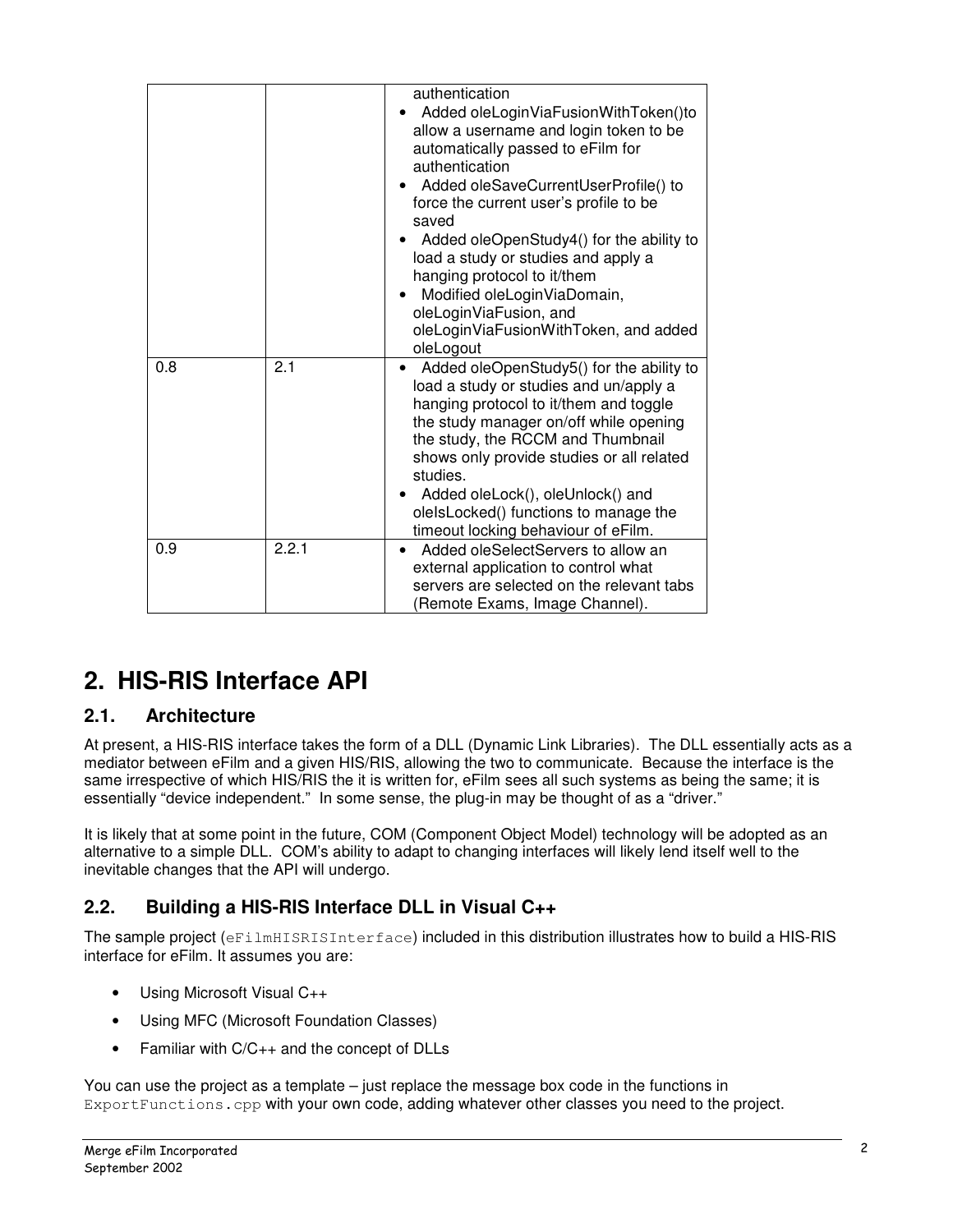Note that you don't have to use the sample project as a template. If you are not using VC++, or not using MFC, you can still build an interface DLL. As long as the DLL conforms to the API specified below, it should work.

If you're not using the sample project as a template, there are a couple of things to note:

- C, not C++, declarations are used for all functions.
- Remember to explicitly export each function. In VC++, explicit exports are found in the .def file.

Once built, the DLL may be renamed to anything you like; the name does not matter.

To install the DLL, set the path to it in the **HIS/RIS Interface** tab in **Edit|Properties**.

## **2.3. API Reference**

#### **struct EFILMSTUDYINFO**

 **HWND** hWnd**; LPCTSTR** strPatientID**; LPCTSTR** strPatientName**; LPCTSTR** strSex**; LPCTSTR** strAccessionNo**; LPCTSTR** strModality**; LPCTSTR** strStudyDate**; LPCTSTR** strStudyTime**; LPCTSTR** strStudyDescription**; LPCTSTR** strReferringPhysician**; LPCTSTR** strReadingPhysician**; LPCTSTR** strStudyUID**; LPCTSTR** strUser**; LPCTSTR** strPassword**; BOOL** bSelected**;}** 

#### Parameters

#### hWnd

**{** 

Handle of the main eFilm window. If a custom dialog is created from within the HIS-RIS plug-in, this window handle may be used to set the dialog's parent.

#### strPatientID

The Patient ID of the selected study.

#### strPatientName

The patient name of the selected study.

#### strAccessionNo

The accession number of the selected study.

#### **strModality**

The DICOM modality of the selected study. (e.g. "CT", "MR", "CR", etc.)

#### strStudyDate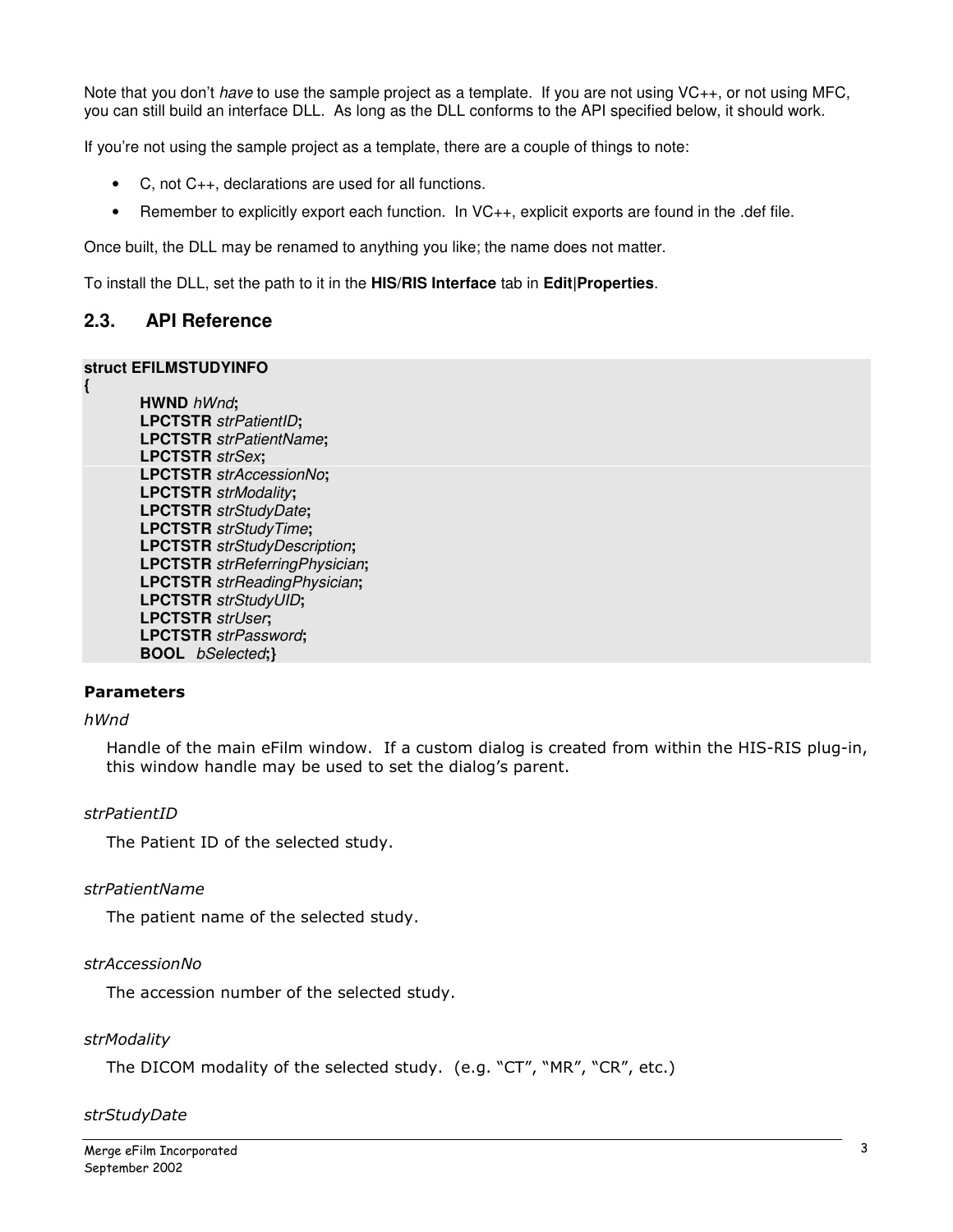The study date of the selected study

## strStudyTime

The study time of the selected study

## strStudyDescription

The study description of the selected study

## strReferringPhysician

The referring physician of the selected study

## strReadingPhysician

The reading physician of the selected study

## strStudyUID

The study instance unique identifier of the selected study.

## strUser

The eFilm logon user name. Not yet implemented.

## strPassword

The eFilm logon password. Not yet implemented.

## bSelected

Not yet implemented.

## int WINAPI ViewReport(EFILMSTUDYINFO si)

## Return

An error code. Error codes not yet defined in this version.

## Parameters

#### si

An EFILMSTUDYINFO structure.

## Remarks

This function is called from within eFilm when the user selects **Tools|View Report** from the menu bar, or clicks the **View Report** button on the toolbar. The information contained in si corresponds to the currently selected study in eFilm.

## int WINAPI CreateReport(EFILMSTUDYINFO si)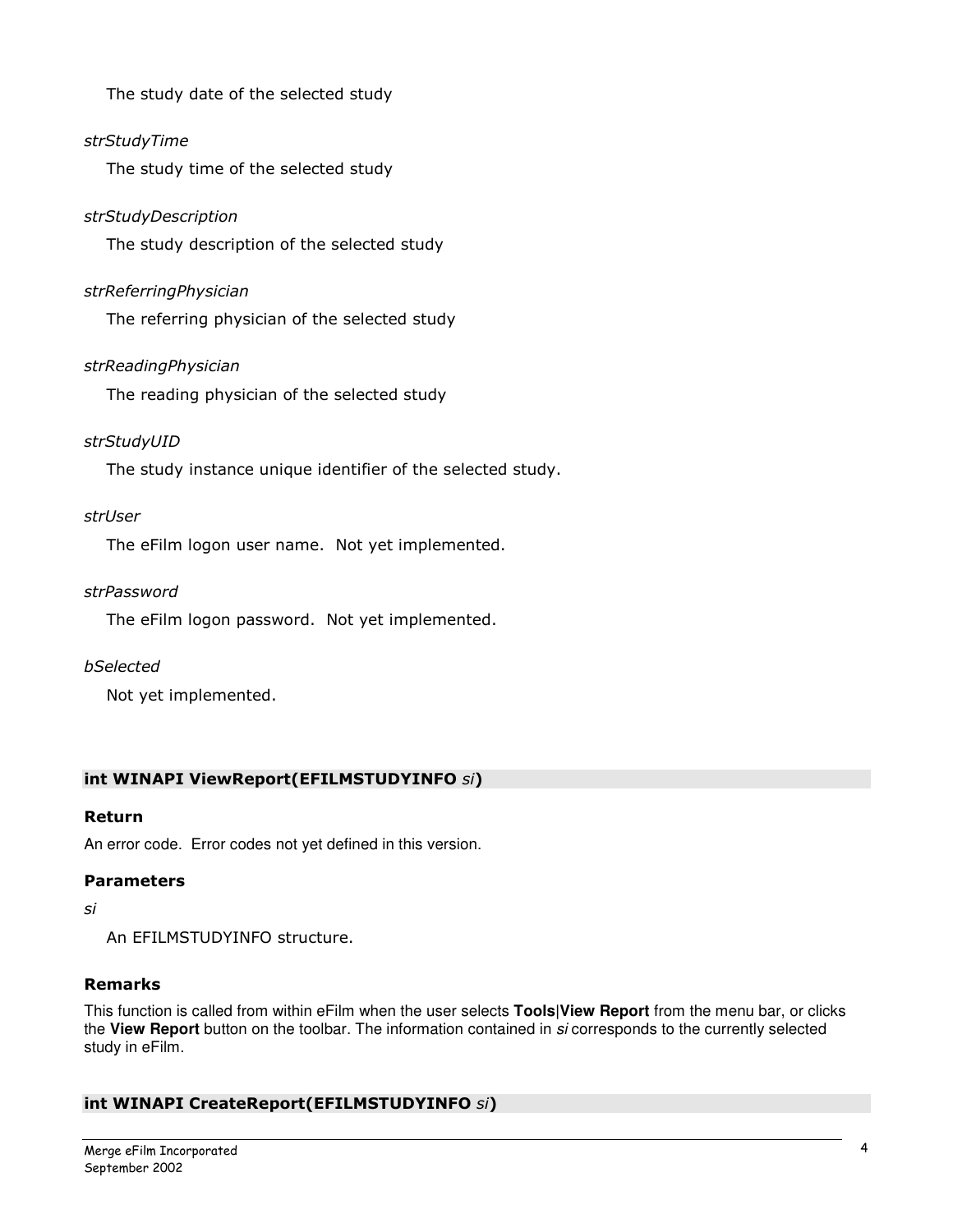## Return

An error code. Error codes not yet defined in this version.

## **Parameters**

si

An EFILMSTUDYINFO structure.

## Remarks

This function is called from within eFilm when the user selects **Tools|Create Report** from the menu bar, or clicks the **Create Report** button on the toolbar. The information contained in si corresponds to the currently selected study in eFilm.

## int WINAPI SetProperties(HWND hWnd)

## Return

An error code. Error codes not yet defined in this version.

## Parameters

hWnd

The window handle of the HIS-RIS Interface tab in Edit|Properties.

## Remarks

This function is called from within eFilm when the user clicks **Settings**… from the **HIS-RIS Interface** tab in **Edit|Properties**. This function can be used, for example, to bring up a dialog that allows customization of the HIS-RIS plug-in. Settings could then be saved in the registry, or in a file.

#### int WINAPI GetStudyStatus(EFILMSTUDYINFO si, LPTSTR strStatus, LPTSTR strUser, COLORREF\* cr)

## Return

An error code. Error codes not yet defined in this version.

## Parameters

si

An EFILMSTUDYINFO structure.

## strStatus

The status of the study. The possible values are defined entirely by the plug-in. eFilm merely displays strStatus in the Status column of the Search Dialog in eFilm. This is by design, since different HIS/RIS systems have different statuses.

## strUser

The user currently reporting the study.

cr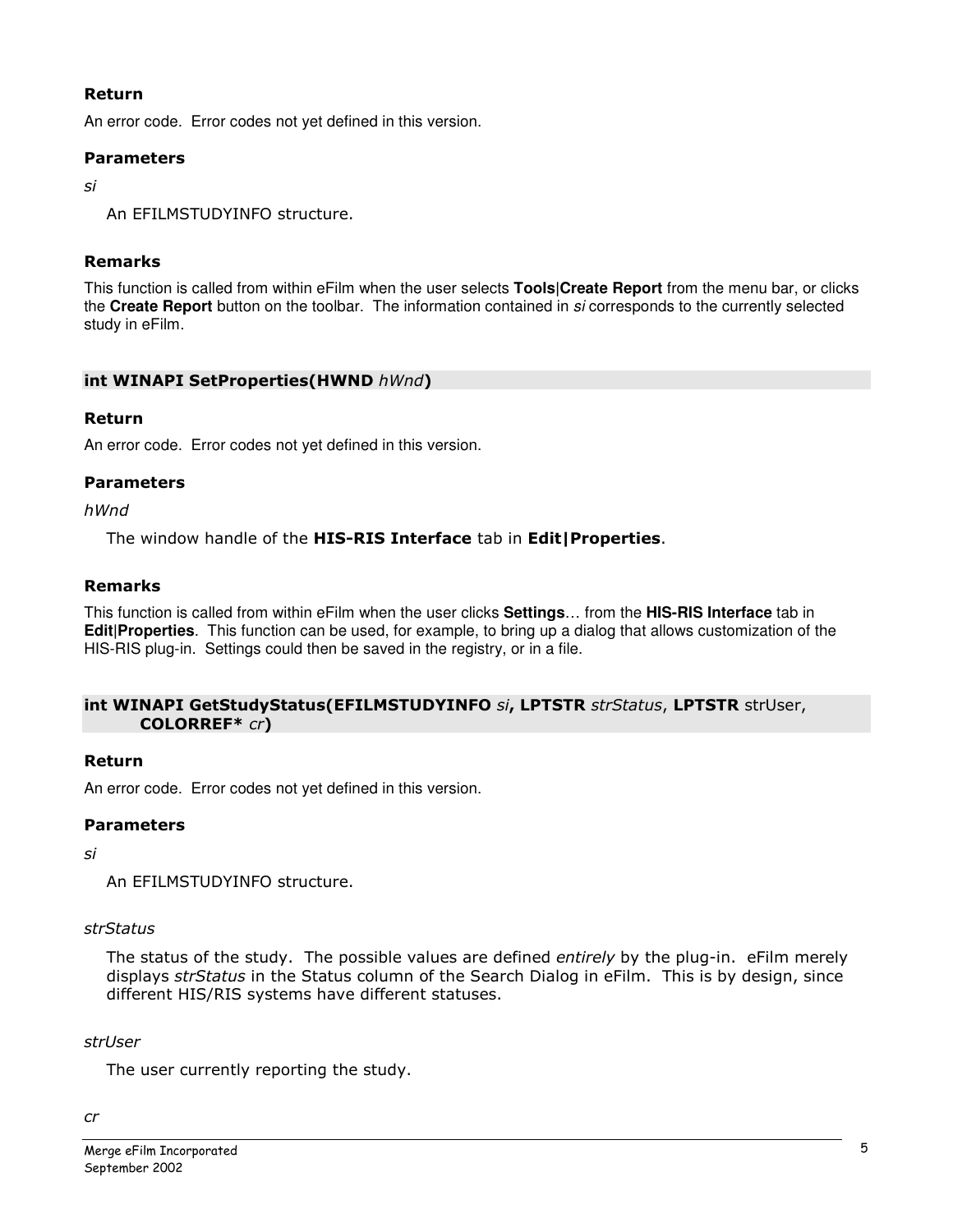Not yet implemented. In the future, cr will be an RGB colour reference as defined by Windows. This will used by eFilm to colour code studies in the Local and Remote Exams lists to indicate status.

## Remarks

This function is called from within eFilm when the Local and Remote Exams lists are refreshed in the Search Dialog. The information contained in si corresponds to entries within those lists.

#### int WINAPI OnStudyOpen(EFILMSTUDYINFO si)

#### Return

An error code. Error codes not yet defined in this version.

#### Parameters

si

An EFILMSTUDYINFO structure.

#### Remarks

This function is called from within eFilm when a study is opened. It can be used, for example, to lock the study when it is in use and prevent others from dictating another report at the same time. The information contained in si corresponds to the study that has just been opened.

#### int WINAPI OnStudyClose(EFILMSTUDYINFO si)

#### Return

An error code. Error codes not yet defined in this version.

#### Parameters

si

An EFILMSTUDYINFO structure.

#### Remarks

This function is called from within eFilm when a study is closed. It can be used, for example, to prompt the user to set the status when he/she closes the study. The information contained in si corresponds to the study that has just been closed.

#### int WINAPI OnActivateApp(BOOL bActive)

#### Return

An error code. Error codes not yet defined in this version.

#### Parameters

#### bActive

TRUE: eFilm is being activated

FALSE: eFilm is being deactivated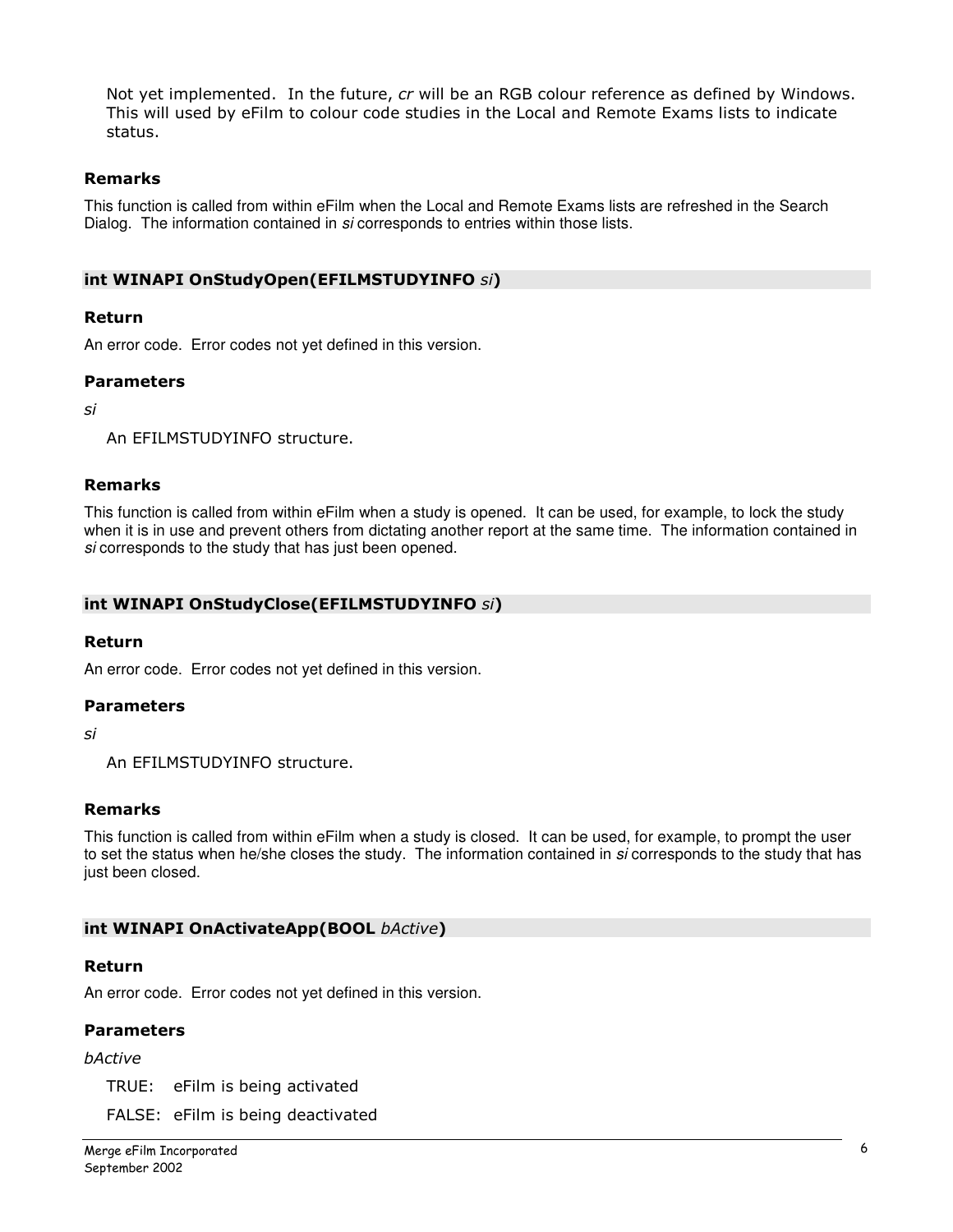## Remarks

This function is called from within eFilm when eFilm is activated (i.e. receives focus) or deactivated (i.e. loses focus).

## int WINAPI CanExit()

#### Return

1 if the HIS/RIS client allows eFilm to exit, 0 otherwise.

#### Remarks

This function is called from within eFilm when eFilm is closed. Under certain circumstances (e.g. when automation calls are made to a HIS/RIS client from within the HIS/RIS Interface DLL) the closing of eFilm may result in the forcible termination of a HIS/RIS client, which depending on the state it is currently in, may not be appropriate (e.g. closing a new dictated report that has not yet been saved.) This function is called so as to ensure that the HIS/RIS client is in a state that allows it to be closed without consequence.

#### int WINAPI FilterDllMsg(MSG\* pMsg)

#### Return

1 if the message is translated, 0 otherwise.

#### Parameters

pMsg

A pointer to a Windows message

#### Remarks

This function is called by eFilm immediately before a Windows message is translated to give the DLL a chance to translate the message first. The need for this arose from a situation in which keystrokes targeted at a modeless dialog box created in the DLL would be overridden by eFilm's accelerator keys. Thus, for example, default behaviour such as using the cursor keys would result in the currently selected image to be window-levelled instead of moving the cursor in the dialog. By allowing the DLL to translate the message first, eFilm's accelerator table is bypassed. Note that this function does not have to be implemented for the DLL to work. See the sample code for an example of how this functions is implemented with MFC.

# **3. Automation API**

## **3.1. Introduction**

eFilm is an automation server and has a small API to allow other applications to control it. Automation is available after eFilm has been run for the first time. The sample project (eFilmAutoClient) included in this distribution illustrates how to build an automation client for eFilm.

## **3.2. Building an eFilm Automation client in Visual C++**

- 1. Use the AppWizard to create a new application (SDI, MDI, dialog). Ensure that Automation is checked.
- 2. Open ClassWizard.
- 3. Click Add Class and select From Type Library.
- 4. Select eFilm.tlb (included in this package).
- 5. Instantiate IEFilm and call CreateDispatch("efilm.document").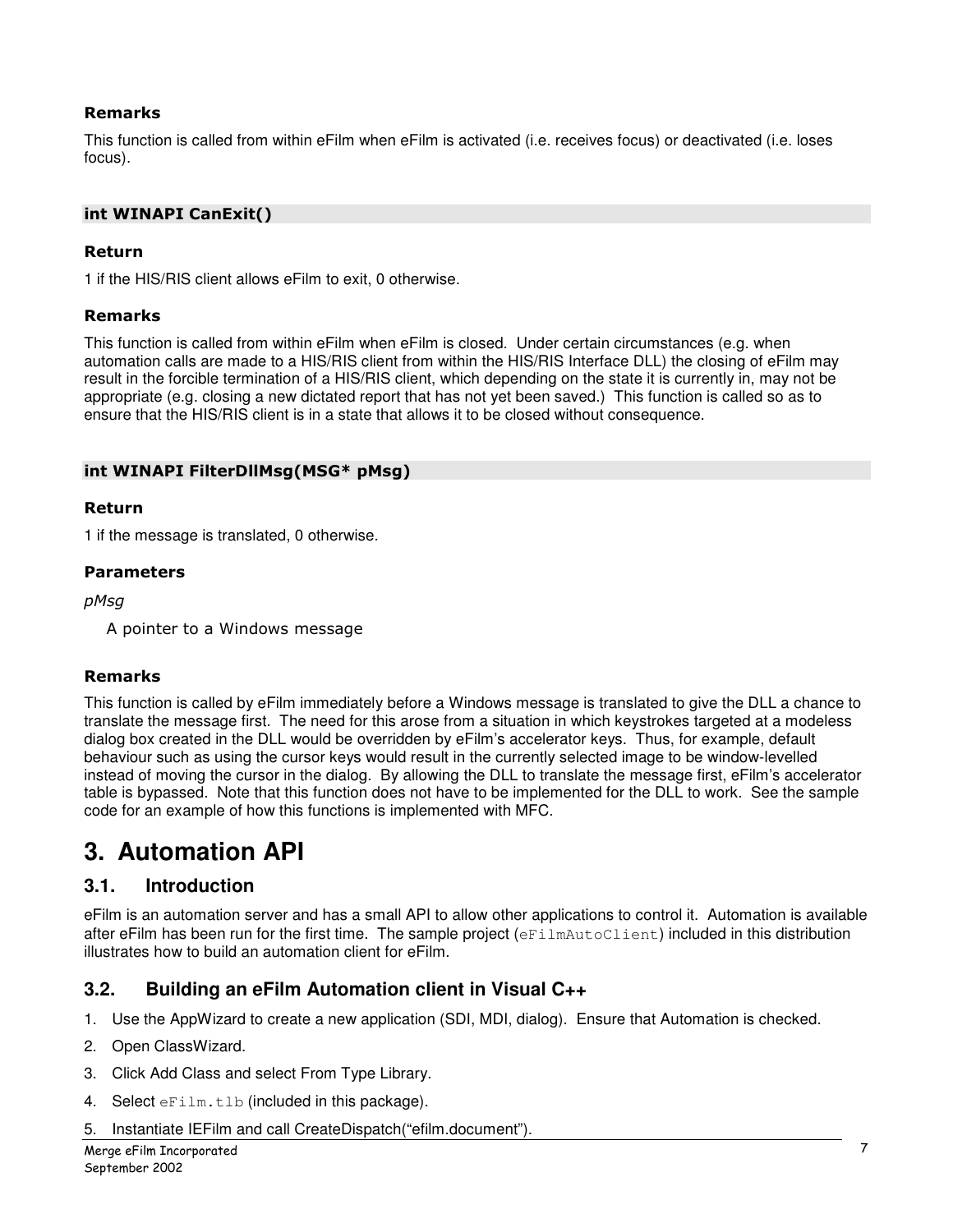6. Call the member function you want.

## **3.3. API Reference**

BOOL oleOpenStudy(LPCTSTR strPatientID, LPCTSTR strAccessionNo, BOOL bCloseCurWindow, **BOOL** bAddToWindow, short nSeriesRows, short nSeriesCols, short nImageRows, short nImageCols, **BOOL** bAutoSeriesFormat, **BOOL** bAutoImageFormat)

## Return

TRUE if successful; FALSE otherwise.

## Parameters

#### strPatientID

The Patient ID of the study to be opened.

#### strAccessionNo

The accession number of the study to be opened.

#### bCloseCurWindow

TRUE: Closes current window and opens a new window for the new study.

FALSE: Does not close current window

## bAddToWindow

TRUE: Adds study to currently open document.

FALSE: Opens study in a new document window.

Only used if bCloseCurWindow is FALSE.

#### nSeriesRows, nSeriesCols

Specifies the series format (rows, columns) in which the study should open. If either is 0, the default values specified in eFilm for the particular modality will be used. Analogous to the Series Layout in the Layout tab in Edit | Properties in eFilm.

## nImageRows, nImageCols

Specifies the image format (rows, columns) in which each series in the study should open. If either is 0, the default values specified in eFilm for the particular modality will be used. Analogous to the Image Layout in the Layout tab in Edit | Properties in eFilm.

#### bAutoFormatSeries

TRUE: Automatically format series layout based on the number of series in study.

FALSE: Do not automatically format series layout based on the number of series in study.

If TRUE, nSeriesRows, nSeriesCols will be ignored. Analogous to AutoFormat Series in the Layout tab in Edit | Properties in eFilm.

bAutoFormatImage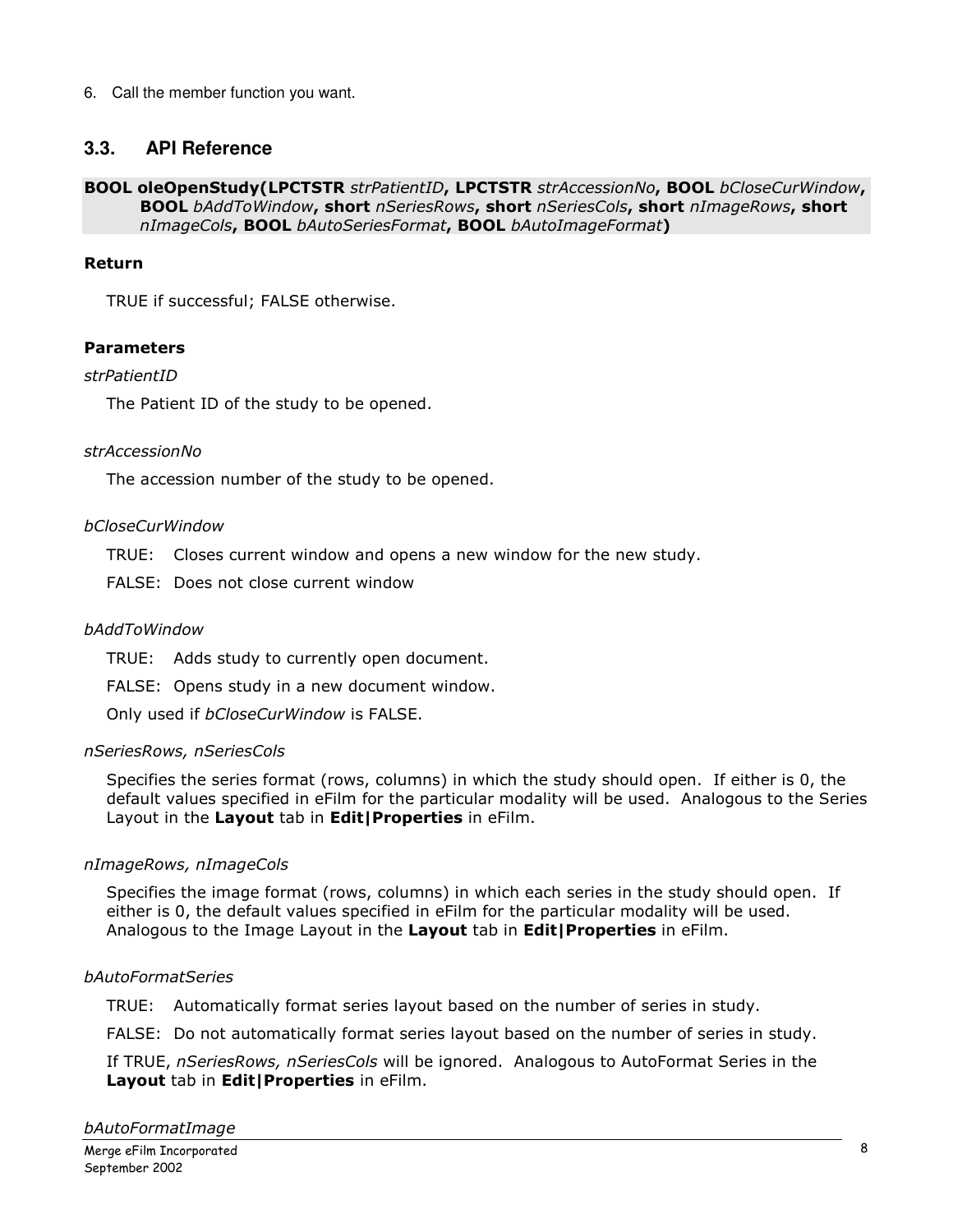TRUE: Automatically format image layout based on number of images in each series.

FALSE: Do not automatically format image layout based on number of images in each series.

If TRUE, nImageRows, nImageCols will be ignored. Analogous to AutoFormat Image in the Layout tab in Edit | Properties in eFilm.

## Remarks

Use this automation call to open a given study from another application.

## BOOL oleOpenStudy2(LPCTSTR strPatientID, LPCTSTR strAccessionNo,

BOOL bCloseCurWindow, BOOL bAddToWindow, short nSeriesRows, short nSeriesCols, short nImageRows, short nImageCols, BOOL bAutoSeriesFormat, **BOOL** bAutoImageFormat, LPCTSTR strImageSource)

## Return

TRUE if successful; FALSE otherwise.

## Parameters

## strPatientID

The Patient ID of the study to be opened.

## strAccessionNo

The accession number of the study to be opened.

## bCloseCurWindow

TRUE: Closes current window and opens a new window for the new study.

FALSE: Does not close current window

## bAddToWindow

TRUE: Adds study to currently open document.

FALSE: Opens study in a new document window.

Only used if bCloseCurWindow is FALSE.

## nSeriesRows, nSeriesCols

Specifies the series format (rows, columns) in which the study should open. If either is 0, the default values specified in eFilm for the particular modality will be used. Analogous to the Series Layout in the Layout tab in Edit | Properties in eFilm.

## nImageRows, nImageCols

Specifies the image format (rows, columns) in which each series in the study should open. If either is 0, the default values specified in eFilm for the particular modality will be used. Analogous to the Image Layout in the Layout tab in Edit | Properties in eFilm.

## bAutoFormatSeries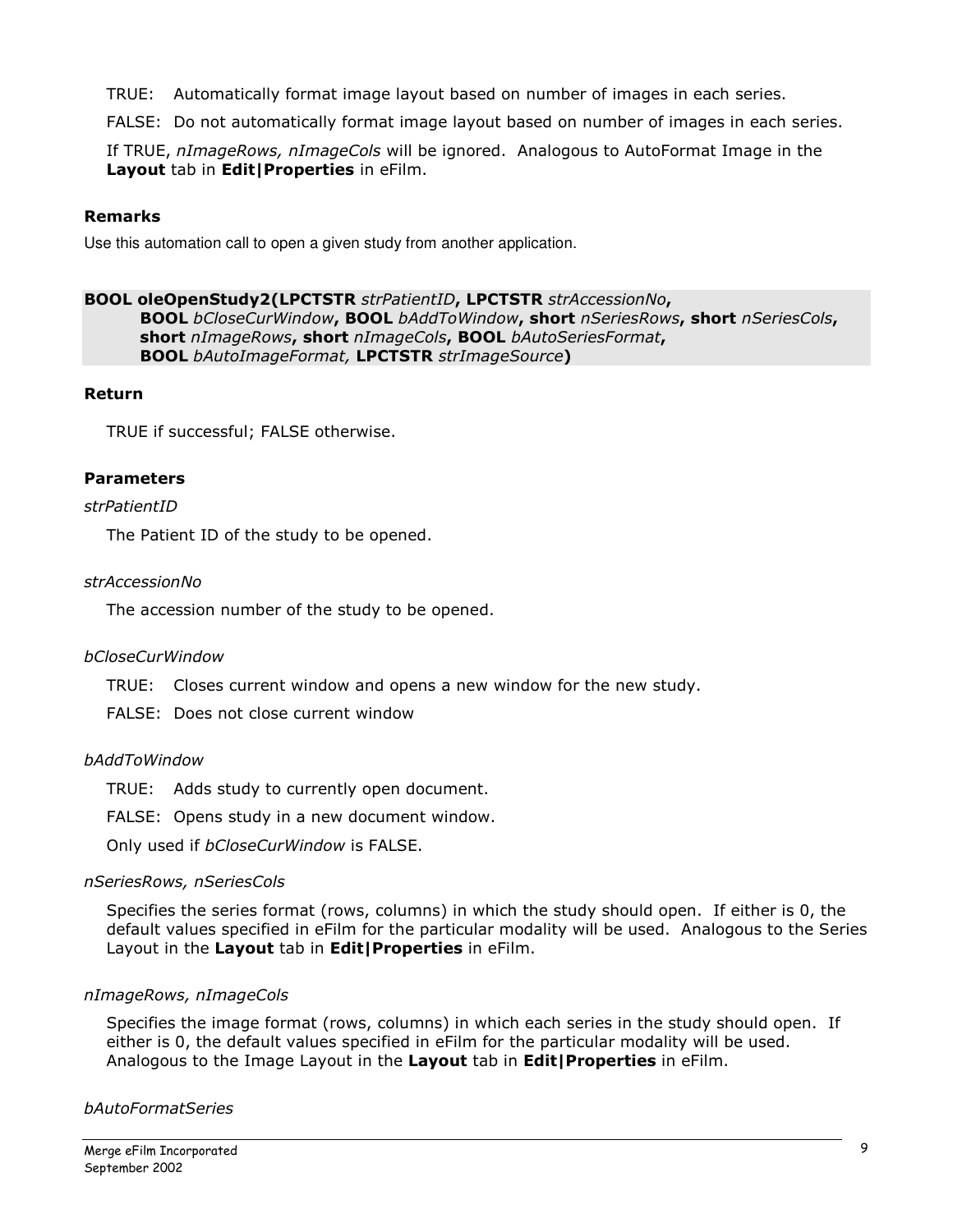TRUE: Automatically format series layout based on the number of series in study.

FALSE: Do not automatically format series layout based on the number of series in study.

If TRUE, nSeriesRows, nSeriesCols will be ignored. Analogous to AutoFormat Series in the Layout tab in Edit|Properties in eFilm.

## bAutoFormatImage

TRUE: Automatically format image layout based on number of images in each series.

FALSE: Do not automatically format image layout based on number of images in each series.

If TRUE, nImageRows, nImageCols will be ignored. Analogous to AutoFormat Image in the Layout tab in Edit | Properties in eFilm.

#### strImageSource

Specifies the well-known GUID of the image source. The passed-in string should include the brace characters ( $\lceil \frac{1}{2} \rceil$ ). The following image sources are defined:

| <b>Image Source</b> | <b>GUID</b>                            |
|---------------------|----------------------------------------|
| Local Exams         | {0CBB4846-0868-4f42-8AC3-63F5B8822AF6} |
| Remote Exams        | {E0763D32-B28B-42dd-9817-20EFA762BED9} |
| <b>DICOMDIR</b>     | {0317B1F9-A87A-4244-AD9B-022DCB31B8F8} |
| Image Channel       | {2DC1E741-C299-4681-8ED0-C5185F30D11A} |

## Remarks

This function deprecates oleOpenStudy(). Use this automation call to open a given study from a particular image source, through another application external to eFilm Workstation.

#### BOOL oleOpenStudy3(LPCTSTR strPatientID, LPCTSTR strAccessionNo, LPCTSTR strStudyInstanceUID, BOOL bCloseCurWindow, BOOL bAddToWindow, short nSeriesRows, short nSeriesCols, short nImageRows, short nImageCols, BOOL bAutoSeriesFormat, **BOOL** bAutoImageFormat, LPCTSTR strImageSource)

## Return

TRUE if successful; FALSE otherwise.

## Parameters

strPatientID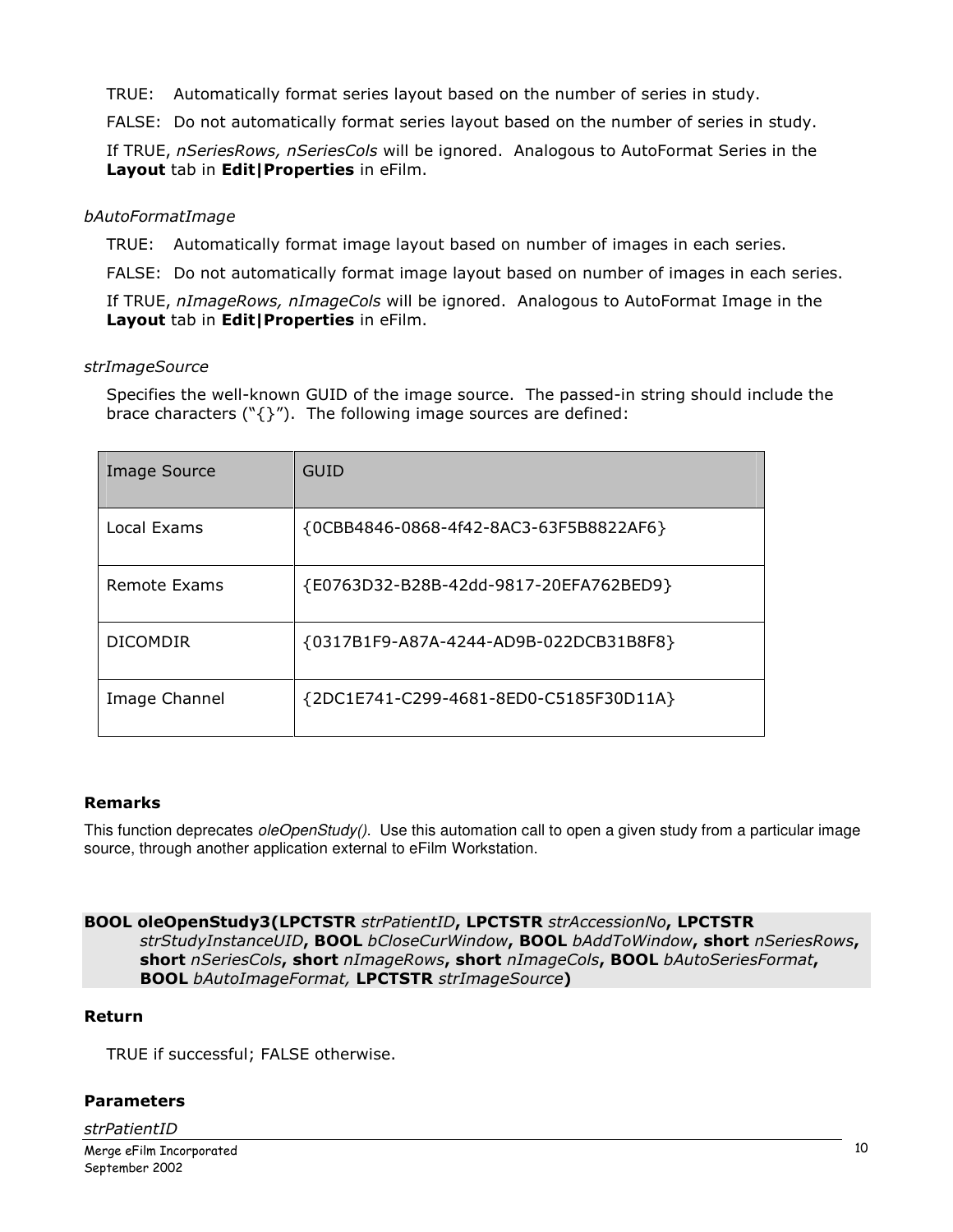The Patient ID of the study to be opened.

## strAccessionNo

The accession number of the study to be opened.

## strStudyInstanceUID

The study instance UID of the study to be opened.

## bCloseCurWindow

- TRUE: Closes current window and opens a new window for the new study.
- FALSE: Does not close current window

## bAddToWindow

TRUE: Adds study to currently open document.

FALSE: Opens study in a new document window.

Only used if bCloseCurWindow is FALSE.

## nSeriesRows, nSeriesCols

Specifies the series format (rows, columns) in which the study should open. If either is 0, the default values specified in eFilm for the particular modality will be used. Analogous to the Series Layout in the Layout tab in Edit | Properties in eFilm.

## nImageRows, nImageCols

Specifies the image format (rows, columns) in which each series in the study should open. If either is 0, the default values specified in eFilm for the particular modality will be used. Analogous to the Image Layout in the Layout tab in Edit | Properties in eFilm.

## bAutoFormatSeries

TRUE: Automatically format series layout based on the number of series in study.

FALSE: Do not automatically format series layout based on the number of series in study.

If TRUE, nSeriesRows, nSeriesCols will be ignored. Analogous to AutoFormat Series in the Layout tab in Edit|Properties in eFilm.

## bAutoFormatImage

TRUE: Automatically format image layout based on number of images in each series.

FALSE: Do not automatically format image layout based on number of images in each series.

If TRUE, nImageRows, nImageCols will be ignored. Analogous to AutoFormat Image in the Layout tab in Edit|Properties in eFilm.

## strImageSource

Specifies the well-known GUID of the image source. The passed-in string should include the brace characters ( $\lceil \frac{1}{2} \rceil$ ). The following image sources are defined: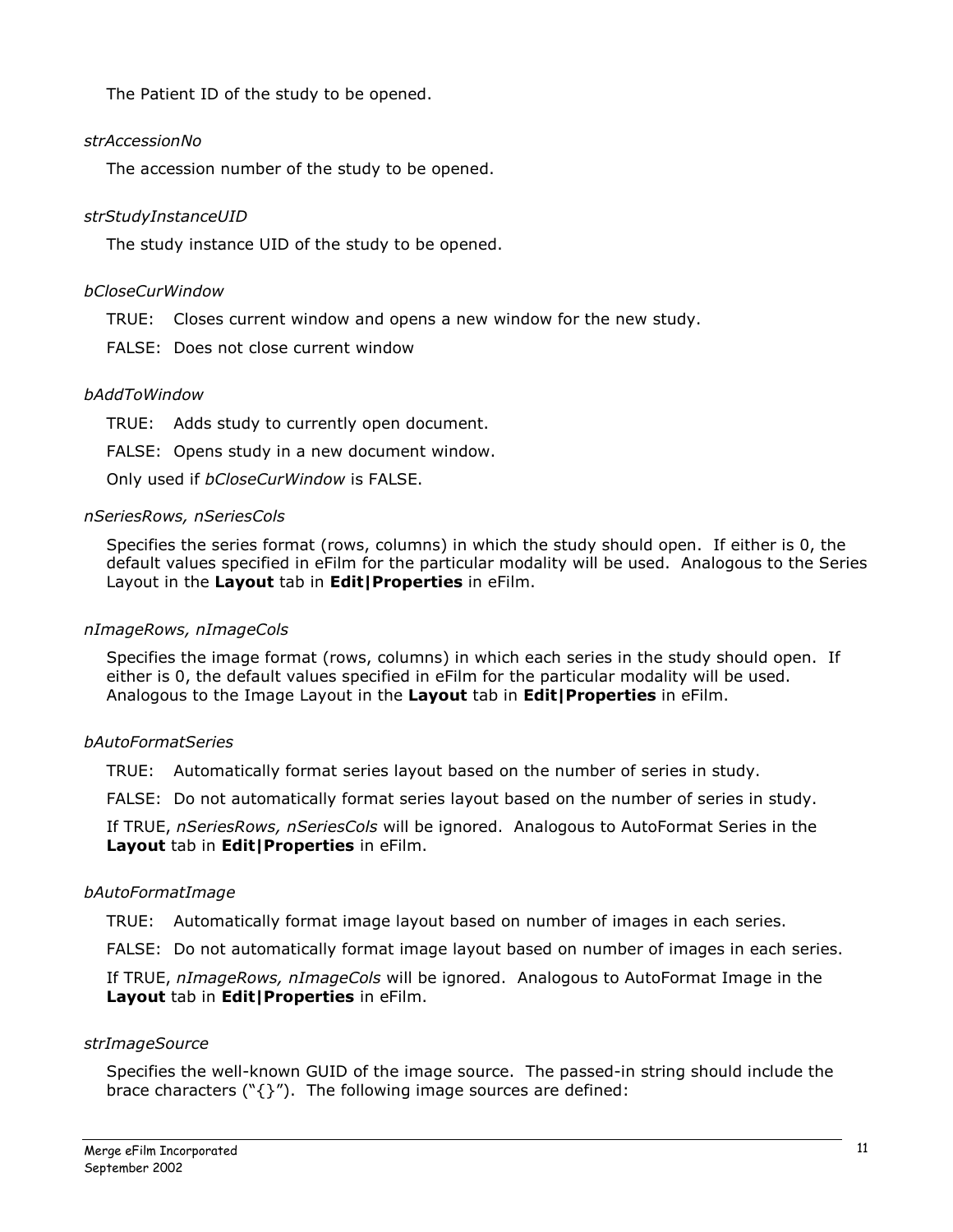| Image Source    | <b>GUID</b>                            |
|-----------------|----------------------------------------|
| Local Exams     | {0CBB4846-0868-4f42-8AC3-63F5B8822AF6} |
| Remote Exams    | {E0763D32-B28B-42dd-9817-20EFA762BED9} |
| <b>DICOMDIR</b> | {0317B1F9-A87A-4244-AD9B-022DCB31B8F8} |
| Image Channel   | {2DC1E741-C299-4681-8ED0-C5185F30D11A} |

#### Remarks

Use this automation call to open a given study from a particular image source, through another application external to eFilm Workstation. If the Patient ID and/or the Accession Number is provided, the Study Instance UID is ignored. The Study Instance UID is used if and only if the Patient ID and Accession Number are both left blank.

#### BOOL oleShowMainWindow(long nCmdShow)

#### Return

TRUE if successful; FALSE otherwise.

#### **Parameters**

#### nCmdShow

See documentation for **ShowWindow** in Platform SDK: Windows User Interface in MSDN for possible values.

#### Remarks

Use this automation call to control how eFilm is shown, hidden, etc.

#### BOOL oleShowSearchWindow(long nCmdShow)

#### Return

TRUE if successful; FALSE otherwise.

#### Parameters

#### nCmdShow

See documentation for **ShowWindow** in Platform SDK: Windows User Interface in MSDN for possible values.

#### Remarks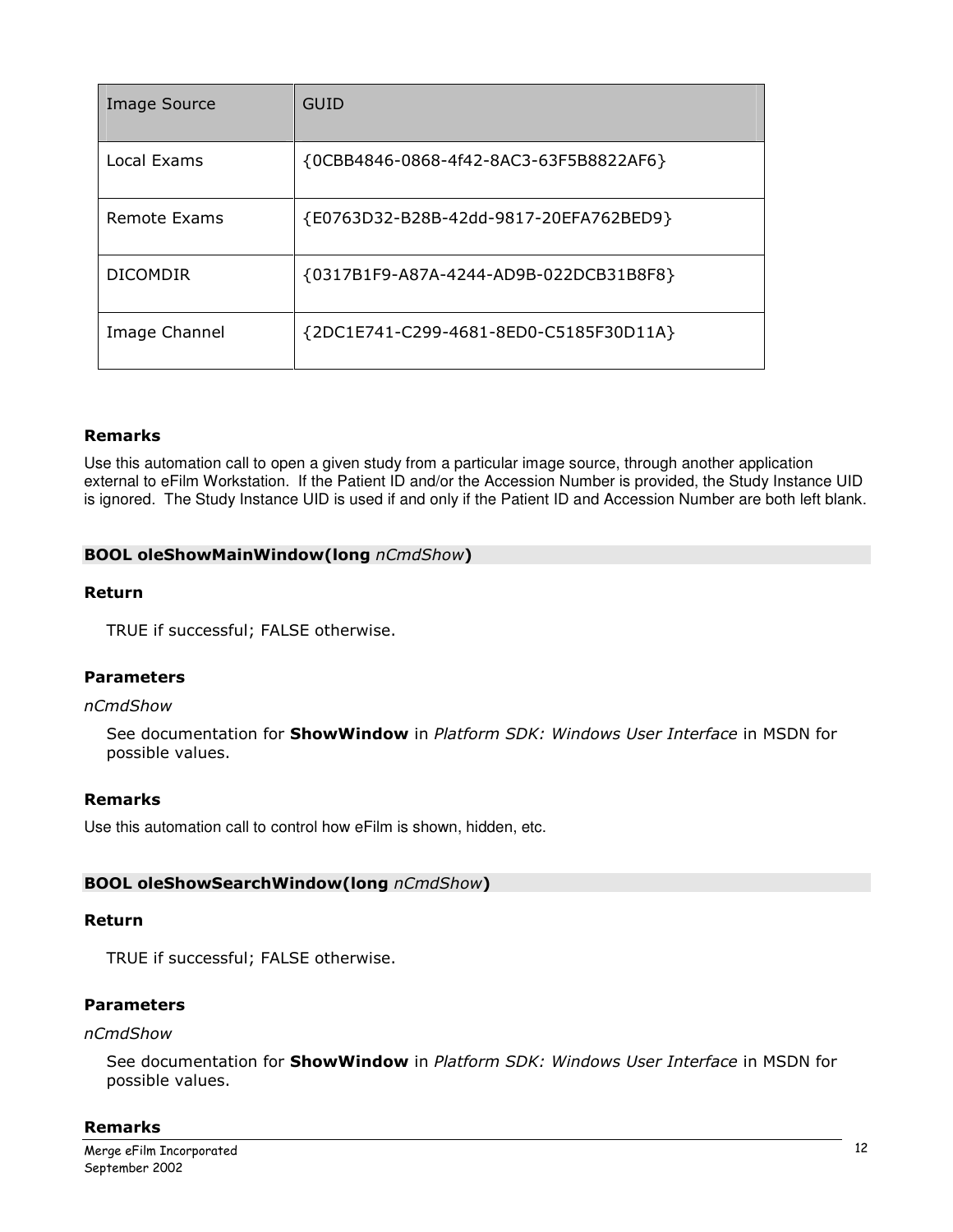Use this automation call to control how eFilm's Search Window is shown, hidden, etc.

## BOOL olePositionMainWindow(short left, short top, short right, short bottom)

#### Return

TRUE if successful; FALSE otherwise.

## Parameters

## left, top, right, bottom

Specifies the coordinates of the main eFilm window.

## Remarks

Use this automation call to position the main eFilm window.

#### BOOL oleCloseCurrentWindow ()

#### Return

TRUE if successful; FALSE otherwise.

#### Remarks

Closes current document window

#### BOOL oleCloseAllWindows ()

#### Return

TRUE if successful; FALSE otherwise.

#### Remarks

Closes all document windows

#### BOOL oleExportAsBitmap(BSTR destinationDirectory, short bitmapFormat)

#### Return

TRUE if successful; FALSE otherwise

#### Parameters

#### [in] destinationDirectory

The path to an existing directory where the exported bitmaps will be saved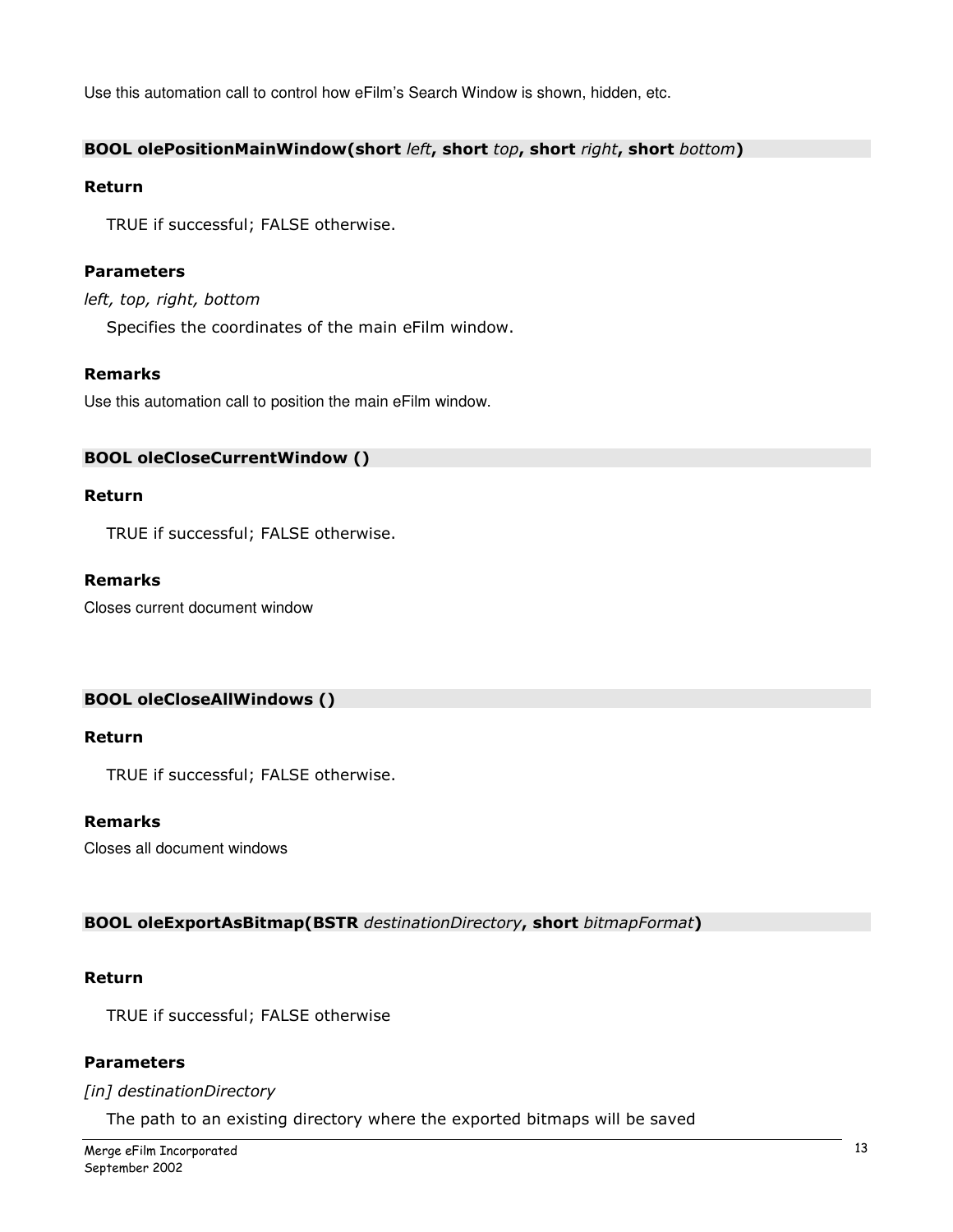## [in] bitmapFormat

The format of the bitmaps that are to be output. Currently the valid values are

| Value          | Format     |
|----------------|------------|
| 1              | <b>JPG</b> |
| $\overline{2}$ | <b>BMP</b> |
| 3              | <b>TIF</b> |

The value 0 is reserved for future use and should not be used by clients.

#### Remarks

Use this function to cause eFilm to export all selected images for export to bitmap files. A possible use case is the following: User uses eFilm to create diagnosis. User desires to export images for inclusion into report. User marks images that should be included by clicking on the lower righthand corner of each series view so that the orange square becomes solid. User then clicks on the CreateReport toolbar button. The CreateReport toolbar button communicates to the custom HIS/RIS dll that the user wants to create a report. The client application then uses oleExportAsBitmap() to export the images as bitmaps and can then include these bitmaps in the generated report.

The output of these bitmaps is a file, named using the SOP Instance UID of the original DICOM image, plus the appropriate extension, according to the bitmap format specified.

Possible causes for failure include:

- empty destination directory
- destination path is not a directory
- destination path does not exist
- invalid bitmap format specified
- no images selected for export
- an internal software error

#### BOOL oleLoginViaDomain(LPCTSTR strUsername, LPCTSTR strPassword, LPCTSTR strDomainName)

#### Return

TRUE if successful; FALSE otherwise

## Parameters

#### [in] strUsername

The username the user is logging in with.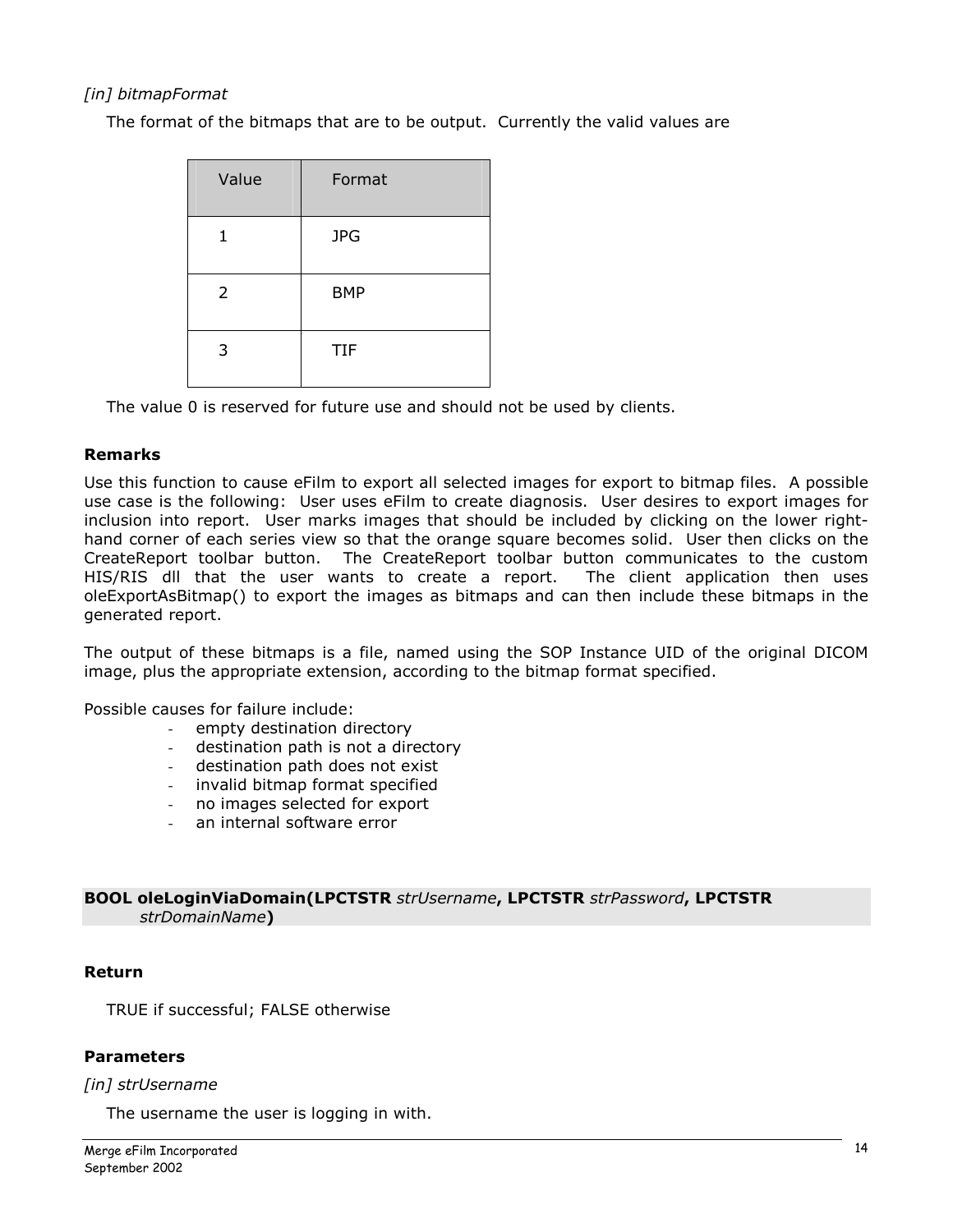## [in] strPassword

The password submitted for authentication.

## [in] strDomainName

The name of the Windows domain or local computer the username and password will be authenticated against.

#### Remarks

This function allows a user to log into eFilm without having to enter their username and password in the login dialog. This function should be used in situations where the user has already entered their credentials in an automation client, and, if used, should be the **first** OLE function called. The client can simply pass the credentials to eFilm when eFilm is started so the user will not have to enter them again. If the credentials are authenticated by eFilm successfully, the user will be logged in and the login dialog will not appear. Note that if eFilm's 'Bypass Authentication' registry flag in HKEY\_LOCAL\_MACHINE\Software\eFilm Medical\eFilm\Admin is set to 1, the password sent to eFilm will be ignored and the username will simply accepted as valid, provided that it's neither empty nor a reserved username. If a user is already logged into eFilm, the function will return FALSE.

This function will authenticate the user's credentials against the user database of the specified domain. The domain name may either be the name of a Windows domain, or the name of the local computer. If no domain name is provided (i.e. it's an empty string), eFilm will try to authenticate the credentials using the login domain names in its database. If the user's name and password are valid with at least one of these domains, the function will return TRUE. Otherwise, it will return FALSE.

Note that if the client does not call one of the oleLogin functions, eFilm's login dialog will appear as soon as a non-login OLE function is called **unless** eFilm's 'Bypass Login When Automated' registry flag in HKEY\_LOCAL\_MACHINE\Software\eFilm Medical\eFilm\Admin is set to 1. If it is set, the user will automatically be logged into eFilm under the username '\_auto' in the case described above, and the login dialog will not appear. This flag exists for legacy automation clients that don't call the oleLogin functions so as not to burden the user with having to enter their credentials twice all the time; once in the automation client and again in eFilm.

#### BOOL oleLoginViaFusion(LPCTSTR strUsername, LPCTSTR strPassword, LPCTSTR strWSDLFile)

#### Return

TRUE if successful; FALSE otherwise

## Parameters

## [in] strUsername

The username the user is logging in with.

## [in] strPassword

The password submitted for authentication.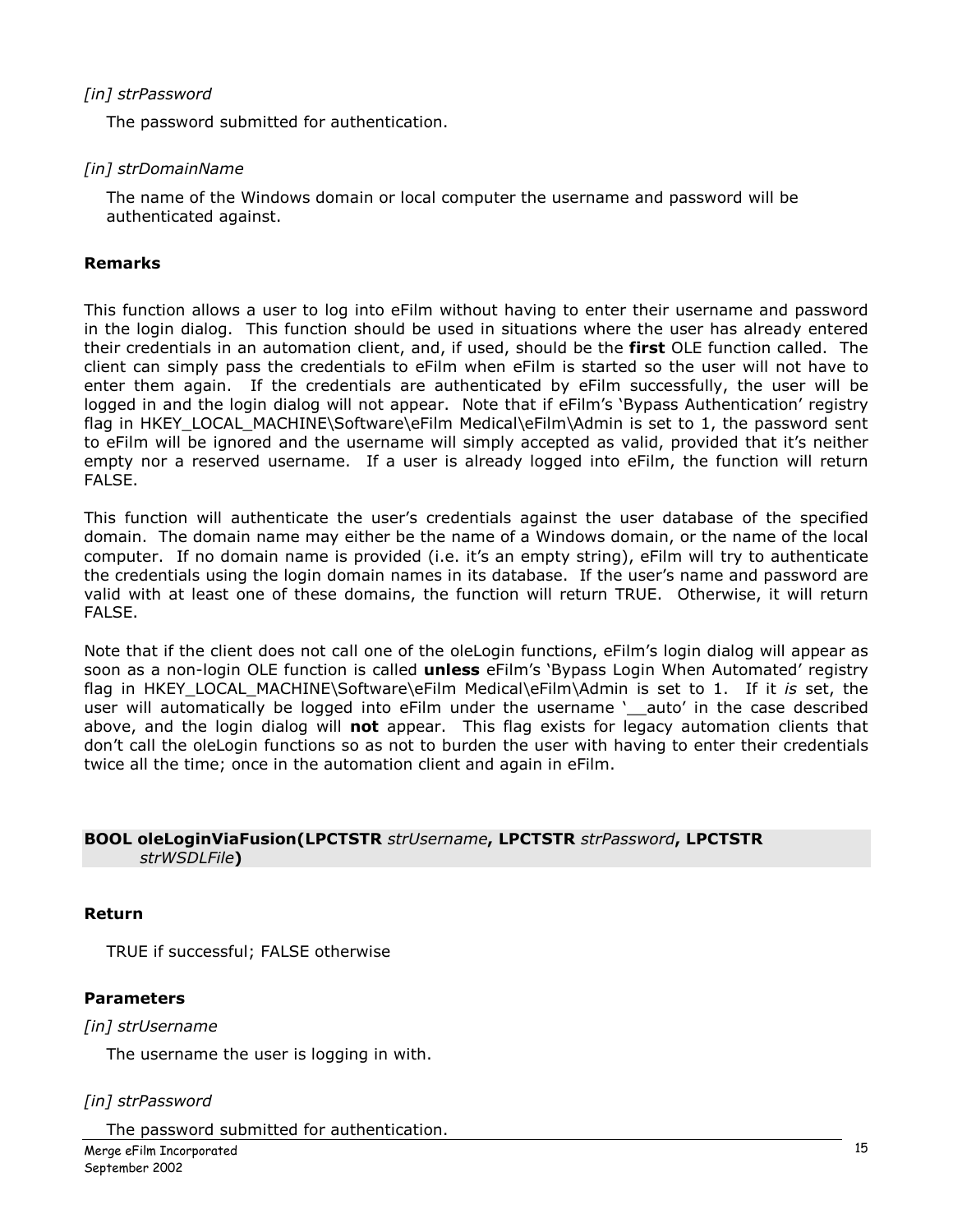## [in] strWSDLFile

The full path to the web service the user's credentials will be passed to for authentication. This should of the form "<WebServiceDir>\<WebServiceFile>.asmx?wsdl".

## Remarks

This function allows a user to log into eFilm without having to enter their username and password in the login dialog. This function should be used in situations where the user has already entered their credentials in an automation client, and, if used, should be the first OLE function called. The client can simply pass the credentials to eFilm when eFilm is started so the user will not have to enter them again. If the credentials are authenticated by eFilm successfully, the user will be logged in and the login dialog will not appear. Note that if eFilm's 'Bypass Authentication' registry flag in HKEY\_LOCAL\_MACHINE\Software\eFilm Medical\eFilm\Admin is set to 1, the password sent to eFilm will be ignored and the username will simply accepted as valid, provided that it's neither empty nor a reserved username. If a user is already logged into eFilm, the function will return FALSE.

This function will authenticate the user's credentials using the specified web service. If no web service path is provided (i.e. it's an empty string), eFilm will try to authenticate the credentials using the Fusion login web services in its database. If the user's name and password are valid with at least one of these web services, the function will return TRUE. Otherwise, it will return FALSE.

Note that if the client does not call one of the oleLogin functions, eFilm's login dialog will appear as soon as a non-login OLE function is called unless eFilm's 'Bypass Login When Automated' registry flag in HKEY\_LOCAL\_MACHINE\Software\eFilm Medical\eFilm\Admin is set to 1. If it is set, the user will automatically be logged into eFilm under the username 'auto' in the case described above, and the login dialog will not appear. This flag exists for legacy automation clients that don't call the oleLogin functions so as not to burden the user with having to enter their credentials twice all the time; once in the automation client and again in eFilm.

#### BOOL oleLoginViaFusionWithToken(LPCTSTR strUsername, LPCTSTR strToken, LPCTSTR strWSDLFile)

#### Return

TRUE if successful; FALSE otherwise

#### Parameters

#### [in] strUsername

The username the user is logging in with.

#### [in] strToken

The token submitted for authentication. This is the token that should have been returned by the web service when the user's name and password were authenticated in the automation client.

## [in] strWSDLFile

The full path to the web service the user's credentials will be passed to for authentication. This should of the form "<WebServiceDir>\<WebServiceFile>.asmx?wsdl".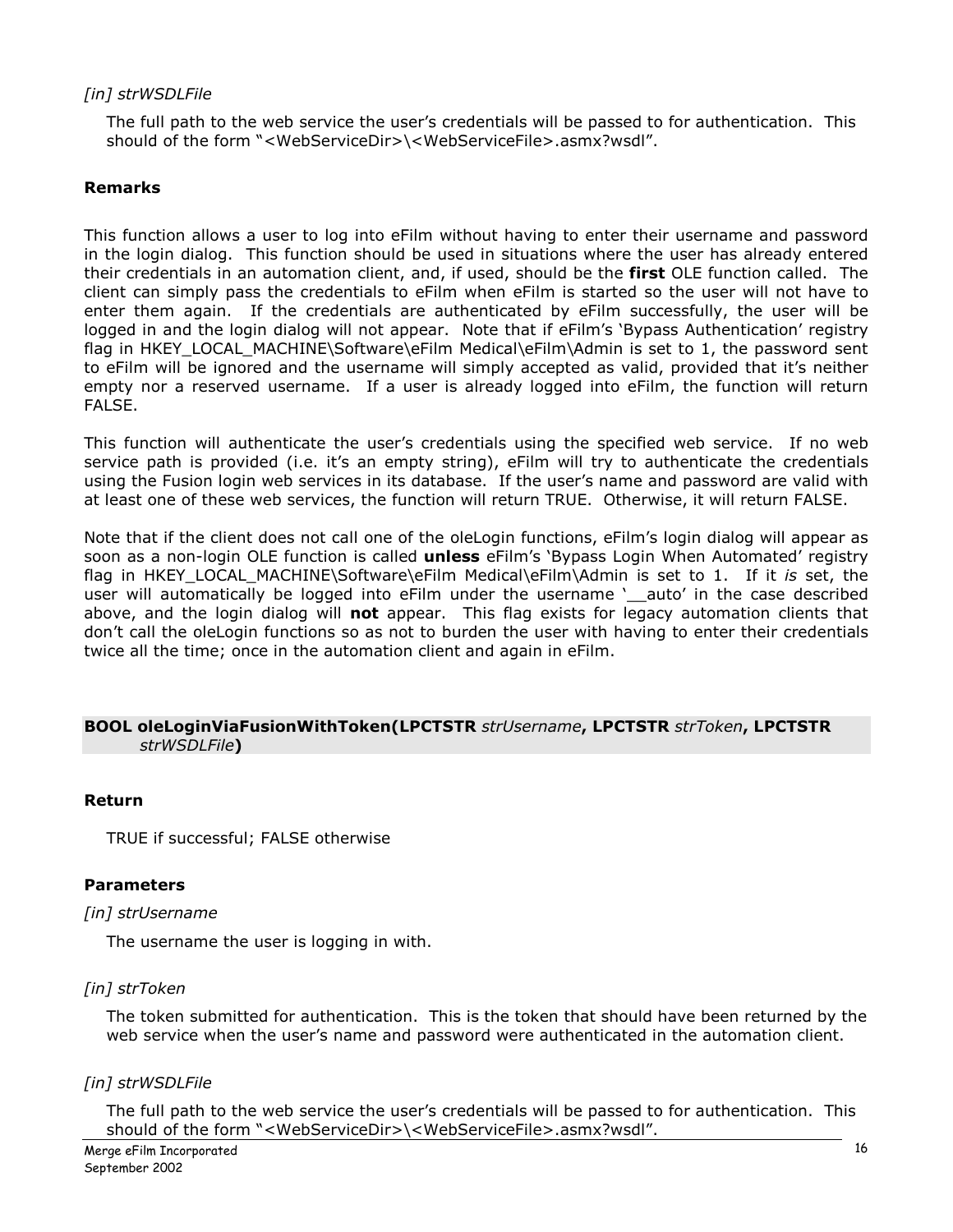## Remarks

This function allows a user to log into eFilm without having to enter their username and password in the login dialog. This function should be used in situations where the user has already entered their credentials in an automation client, and, if used, should be the first OLE function called. The client can simply pass the credentials to eFilm when eFilm is started so the user will not have to enter them again. If the credentials are authenticated by eFilm successfully, the user will be logged in and the login dialog will not appear. Note that if eFilm's 'Bypass Authentication' registry flag in HKEY\_LOCAL\_MACHINE\Software\eFilm Medical\eFilm\Admin is set to 1, the token sent to eFilm will be ignored and the username will simply accepted as valid, provided that it's neither empty nor a reserved username. If a user is already logged into eFilm, the function will return FALSE.

This function will authenticate the user's name and token using the specified web service. The token should have been returned by the web service when the user's name and password were authenticated in the automation client. The intent of this function is to avoid having to make the automation client store the user's password in memory and pass it out of the application to eFilm. The temporary authentication token they received when they logged in can be used instead.

If no web service path is provided (i.e. it's an empty string), eFilm will try to authenticate the credentials using the Fusion login web services in its database. If the user's name and password are valid with at least one of these web services, the function will return TRUE. Otherwise, it will return FALSE.

Note that if the client does not call one of the oleLogin functions, eFilm's login dialog will appear as soon as a non-login OLE function is called **unless** eFilm's 'Bypass Login When Automated' registry flag in HKEY\_LOCAL\_MACHINE\Software\eFilm Medical\eFilm\Admin is set to 1. If it is set, the user will automatically be logged into eFilm under the username '\_auto' in the case described above, and the login dialog will not appear. This flag exists for legacy automation clients that don't call the oleLogin functions so as not to burden the user with having to enter their credentials twice all the time; once in the automation client and again in eFilm.

## BOOL oleSaveCurrentUserProfile()

#### Return

TRUE if successful; FALSE otherwise

#### Remarks

This function forces the current user's profile to be saved. If eFilm is configured to use a profile server, the profile will be saved both locally in eFilm's Profiles directory and remotely on the server. If eFilm is not set up with a profile server, the profile will simply be stored locally.

BOOL oleOpenStudy4(LPCTSTR strOpenStudyInfoXML, BOOL bCloseCurWindow, BOOL bFindRelatedStudies, ULONG nNumPriors, LPCTSTR strProtocolListXML)

#### Return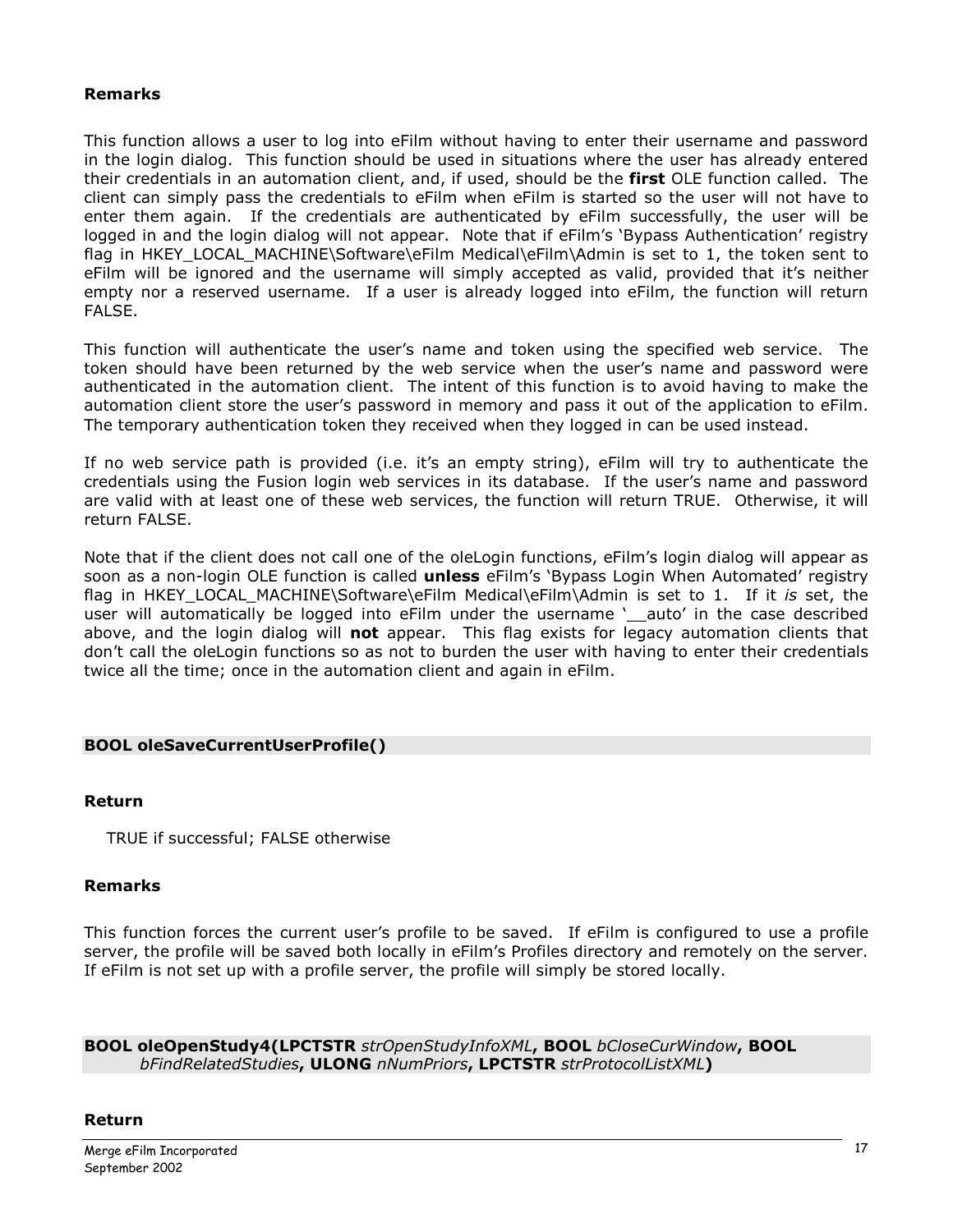TRUE if successful; FALSE otherwise.

## **Parameters**

## [in] strStudyListXML

The primary and related studies (if any) as an XML list. Each study can be represented by a patient ID/accession number pair (as in oleOpenStudy2) or, if they are not present, a study UID. The patient ID/accession number pair has a higher precedence than the study UID. The study UID will be ignored if either the patient ID or accession number is present (see oleOpenStudy3). Note that the first study in the list is considered to be the primary study.

The study list also contains a list of the GUIDs of the image sources that the studies should be loaded from. The image sources will be queried sequentially (starting with the first) for each study until the study is found and loaded. If a study is not found, the function will fail. The following image sources are defined. Note that the braces (" $\{\}$ ") should be included in the GUID string:

| <b>Image Source</b> | GUID                                   |
|---------------------|----------------------------------------|
| Local Exams         | {0CBB4846-0868-4f42-8AC3-63F5B8822AF6} |
| Remote Exams        | {E0763D32-B28B-42dd-9817-20EFA762BED9} |
| <b>DICOMDIR</b>     | {0317B1F9-A87A-4244-AD9B-022DCB31B8F8} |
| Image Channel       | {2DC1E741-C299-4681-8ED0-C5185F30D11A} |

The automation study list XML structure is shown below:



Note that all of the attributes shown here are required and that there must be at least one AutomationStudy node and AutomationImageSource node in each list.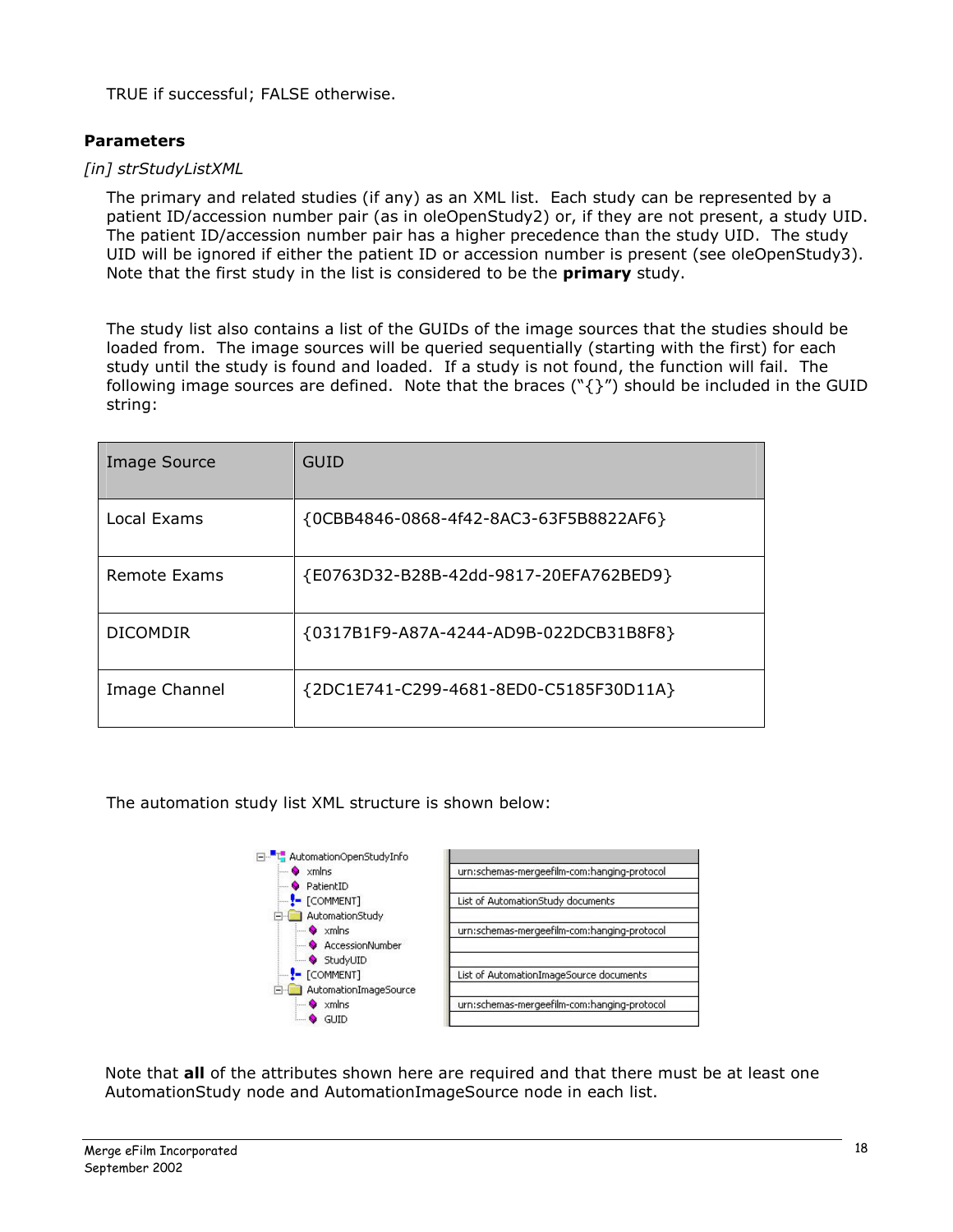## [in] bCloseCurWindow

- TRUE: Closes current window and opens a new window for the new study.
- FALSE: Does not close current window

#### [in] bFindRelatedStudies

- TRUE: eFilm will search for studies related to the primary study that will be treated as relevant prior candidates. eFilm will not search for related studies if more than one study was passed to eFilm in strStudyListXML. This parameter will be ignored in that case.
- FALSE: eFilm will not search for related studies.

#### [in] nNumPriors

The number of priors a protocol that is to be applied to the given study/studies should be capable of displaying. eFilm will use this parameter to search for potential protocols to apply. This parameter is ignored if protocols are supplied in the strProtocolListXML parameter.

#### [in] strProtocolListXML

A list of potential protocols to apply to the study/studies. The first protocol in this list that matches with non-empty display sets will be applied. If none of the protocols were successful matches, eFilm will alert the user and simply open the study/studies normally with no protocols applied. If this list is empty or the parameter is NULL, eFilm will search for its own list of potential protocols and attempt to apply one of them.

The protocol list XML is shown below. Refer to eFilm's documention for a detailed description of the "Protocol" XML document. Note that the "AssociatedList" node (not shown here) should not be included in the protocol list:



#### Remarks

Use this function to open a study/studies with hanging protocols in eFilm. If no protocols were given or could be found that match the study/studies, the study/studies will be opened normally with no protocols applied.

## BOOL oleLogout()

#### Return

TRUE if successful; FALSE otherwise

## Remarks

This function will log the current user out of eFilm and display the login dialog. If no user is currently logged into eFilm, the function will return FALSE.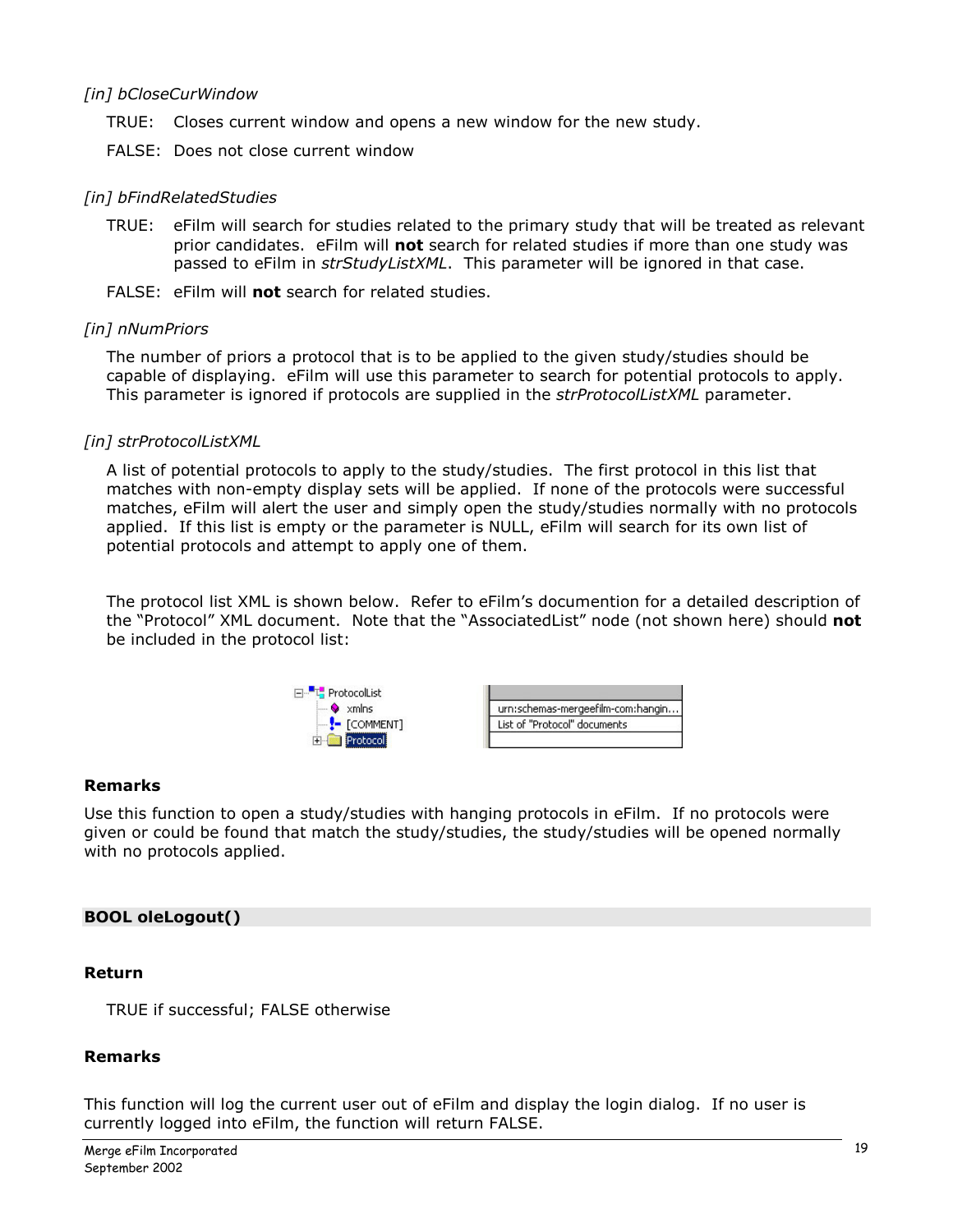#### BOOL oleOpenStudy5(LPCTSTR strOpenStudyInfoXML, short nRows, short nCols, short nImageRows, short nImageColumns, BOOL bShowStudyManager, BOOL bCloseCurWindow, BOOL bFindRelatedStudies, ULONG nNumPriors, LPCTSTR strProtocolListXML)

## Return

TRUE if successful; FALSE otherwise.

#### Parameters

#### [in] strStudyListXML

The primary and related studies (if any) as an XML list, which is same as defined in the oleOpenStudy4

#### [in] nRows, nCols

Specifies the series format (rows, columns) in which the study should open. If either of them is less than 1, the default values specified in eFilm for the particular modality will be used. Analogous to the Series Layout in the Layout tab in Edit | Properties in eFilm.

#### [in] nImageRows, nImageColumns

Specifies the image format (rows, columns) in which each series in the study should open. If either of them is less than 1, the default values specified in eFilm for the particular modality will be used. Analogous to the Image Layout in the Layout tab in Edit | Properties in eFilm.

## [in] bShowStudyManager

TRUE: Show study manager when opening study.

FALSE: The study manager dialog will not be shown when opening study.

## [in] bCloseCurWindow

- TRUE: Closes current window and opens a new window for the new study.
- FALSE: Does **not** close current window

#### [in] bFindRelatedStudies

- TRUE: eFilm will search for studies related to the primary study that will be treated as relevant prior candidates. EFilm will not search for related studies if more than one study was passed to eFilm in strStudyListXML. This parameter will be ignored in that case.
- FALSE: eFilm will not search for related studies.

#### [in] nNumPriors

The number of priors a protocol that is to be applied to the given study/studies should be capable of displaying. EFilm will use this parameter to search for potential protocols to apply. This parameter is ignored if protocols are supplied in the strProtocolListXML parameter.

[in] strProtocolListXML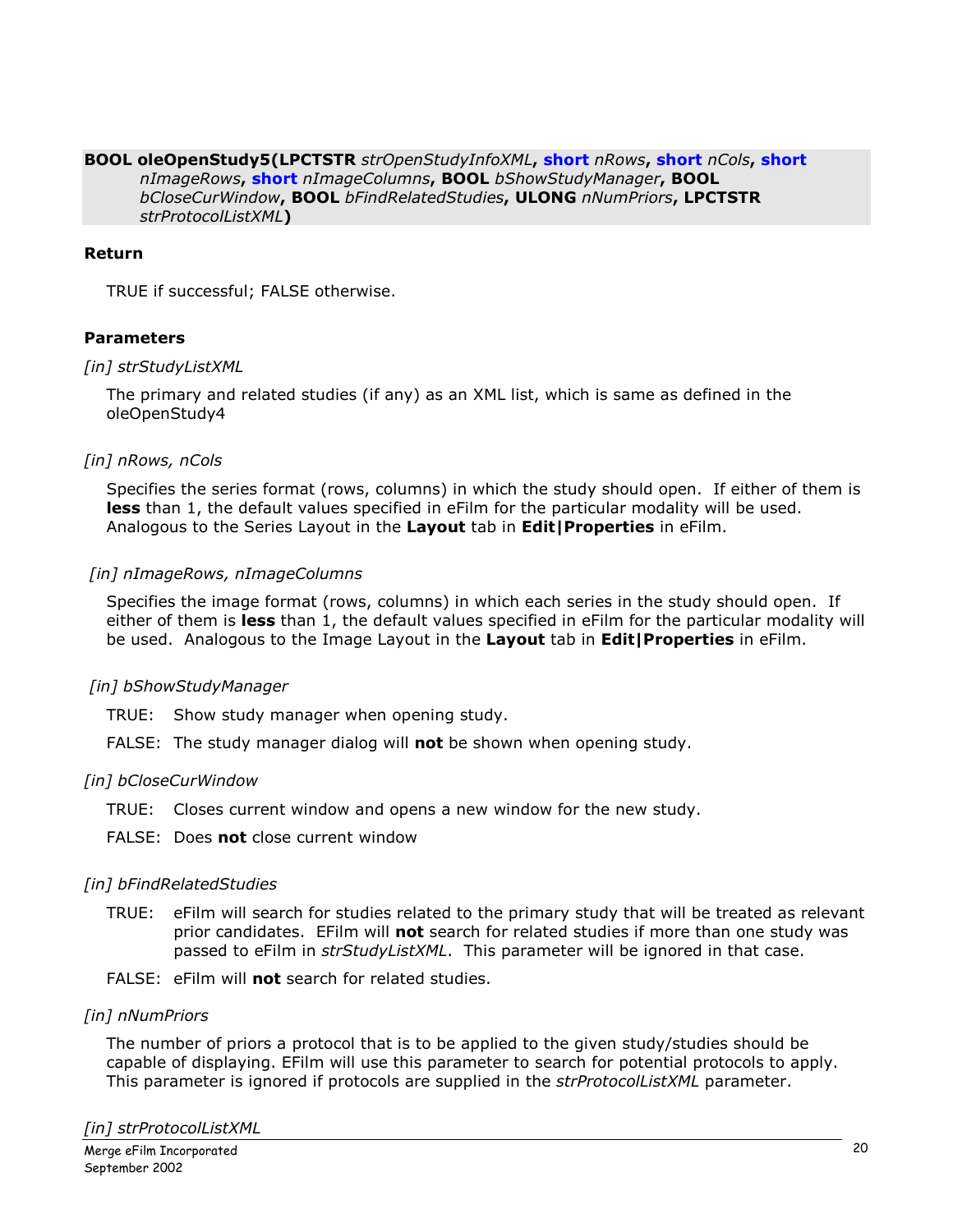A list of potential protocols to apply to the study/studies same as defined in the oleOpenStudy4

## Remarks

Use this function to open a study/studies with hanging protocols in eFilm.

- If ProtocolXML is non-empty and the ApplyHP flag is set, keep current behaviour which is to use the input protocols and attempt to apply.
- If ProtocolXML is empty and the ApplyHP flag is set, eFilm will try to perform automatic HP application.
- If ProtocolXML is empty and the ApplyHP flag is not set, eFilm will try to use the input layout info if valid, otherwise values from properties.
- User can provide more than one image source in the image source list. However if ApplyHP flag is set and the image source has Remote-Exams ({E0763D32-B28B-42dd-9817-20EFA762BED9}), the result will be undefined.

## BOOL oleLock()

#### Return

TRUE if eFilm is locked successful; FALSE otherwise.

#### Remarks

Locks eFilm via its OLE interface, hiding all of eFilm's windows and displaying a modal 'eFilm Locked' dialog. Subsequently, it may only be unlocked via the oleUnlock function call.

Note that while eFilm is being automated and driven from a  $3<sup>rd</sup>$ -party application such as a RIS, eFilm's built-in timeout mechanism to determine when eFilm should become locked and disabled will not be in effect.

## BOOL oleUnlock()

#### Return

TRUE if eFilm is unlocked successful; FALSE otherwise.

## Remarks

Unlocks eFilm, dismissing the 'eFilm Locked' dialog and restoring any hidden eFilm windows.

Note that while eFilm is being automated and driven from a  $3<sup>rd</sup>$ -party application such as a RIS, eFilm's built-in timeout mechanism to determine when eFilm should become locked and disabled will not be in effect.

## BOOL oleIsLocked()

#### Return

TRUE if eFilm is currently in a locked state; FALSE otherwise.

#### Remarks

Allows the client to query eFilm's current locked state.